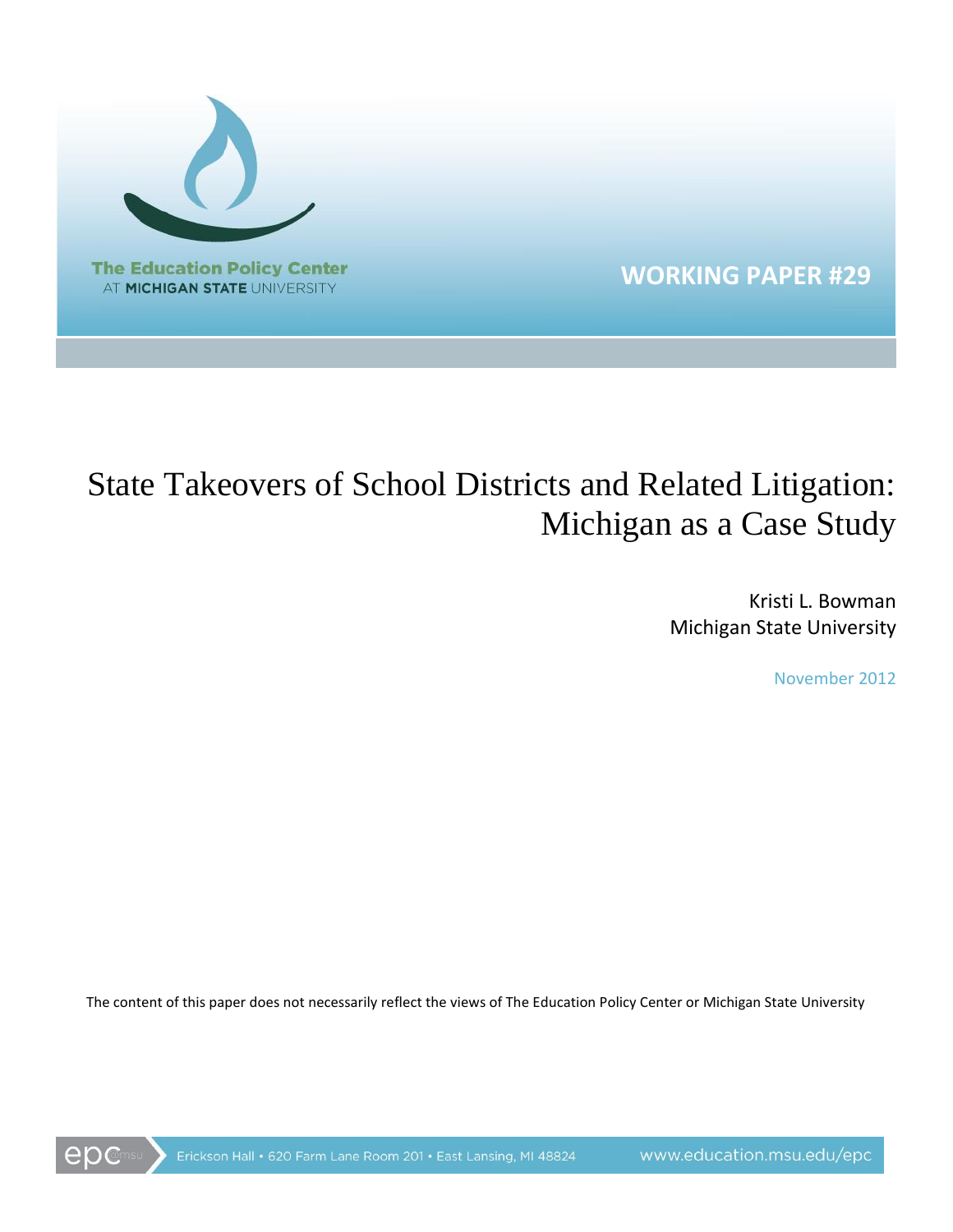

## Author Information

Kristi L. Bowman is Professor of Law at Michigan State University. Her work focuses on the dynamic relationship between law and society in the contexts of educational governance, racial/ethnic equity in K-12 public schools, and free speech in schools. This paper was presented at the ABA Section on State and Local Government's fall 2012 conference about education law and will be published in *The Urban Lawyer* in 2013.

Correspondence regarding this article should be sent to: Kristi L. Bowman, 419 Law College, East Lansing, Michigan 48824, USA; email: kristi.bowman@law.msu.edu.

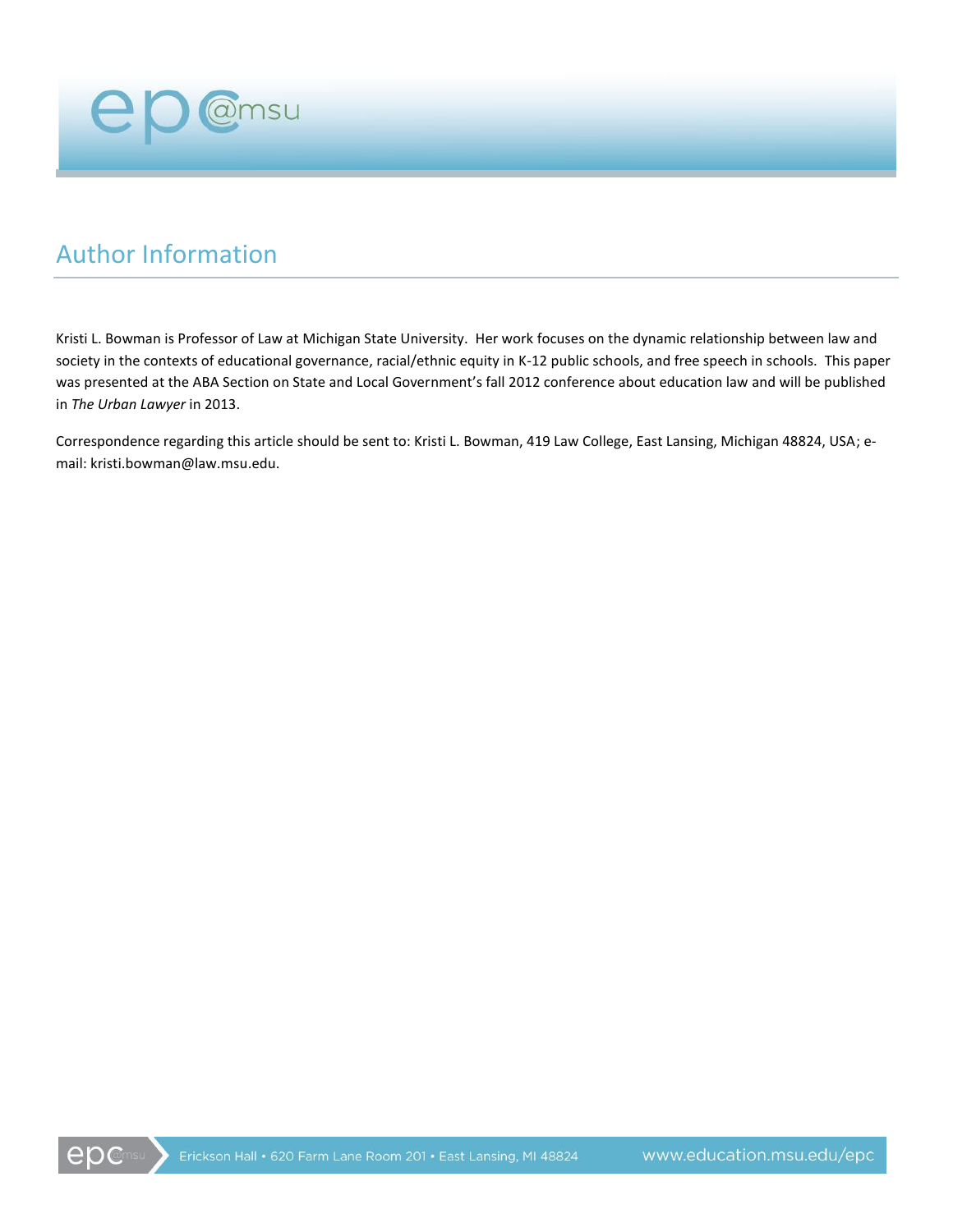### State Takeovers of School Districts and Related Litigation: Michigan as a Case Study

Kristi L. Bowman\* Michigan State University

In 2011, I published an article in which I argued that state takeovers of school districts are the best of the various legal mechanisms available to school districts in fiscal crisis better than a general state receivership, and definitely better than municipal bankruptcy, which is not even available to school districts in 26 states.<sup>1</sup> I contended that takeover mechanisms should be gradual and progressive, providing a school district with ample notice and opportunity to try to get its own financial house in order before it is divested of some or all authority over financial matters.<sup>2</sup> One of the states I focused on as having a model takeover statute was my own state, Michigan.<sup>3</sup> As that article was going to press, Michigan changed its emergency financial manager statute drastically, extending the authority of an emergency financial manager over the local government she or he manages and giving the governor substantially more autonomy when selecting the individuals whose new title, "emergency managers," reflected that their authority was no longer limited to financial matters.<sup>4</sup> These changes gained national attention.<sup>5</sup>

<sup>\*</sup> Professor of Law, Michigan State University. This paper was presented at the ABA Section on State and Local Government's fall 2012 conference about education law. Additionally, Patrick O'Brien provided excellent research and editorial assistance.

<sup>1</sup> Kristi L. Bowman, *Before School Districts Go Broke: A Proposal for Federal Reform*, 79 U. of Cinn. L. Rev. 895 (2011).

<sup>2</sup> *Id.* at 953-58.

<sup>3</sup> *Id.* at 925-30, 953-58.

<sup>4</sup> MICH. COMP. LAWS § 141.11501-31 (2011).

<sup>5</sup> *See, e.g.,* Rick Ungar, *The Michigan Monarchy Legislates Financial Martial Law—Nation Yawns*, Forbes, Mar. 18, 2011; The Colbert Report, "The Word—Autocratic for the People," May 9, 2011, [http://www.colbertnation.com/the-colbert-report-videos/385702/may-09-2011/the-word---autocratic-for](http://www.colbertnation.com/the-colbert-report-videos/385702/may-09-2011/the-word---autocratic-for-the-people%20.The)[the-people .The](http://www.colbertnation.com/the-colbert-report-videos/385702/may-09-2011/the-word---autocratic-for-the-people%20.The) Huffington Post (series of blog posts in spring 2011 by Michael K. Brown, Joseph Harris, Joyce Parker, Jack Martin, Mitchell Bean, Shea Howell, Hansen Clark, Patrick Geans).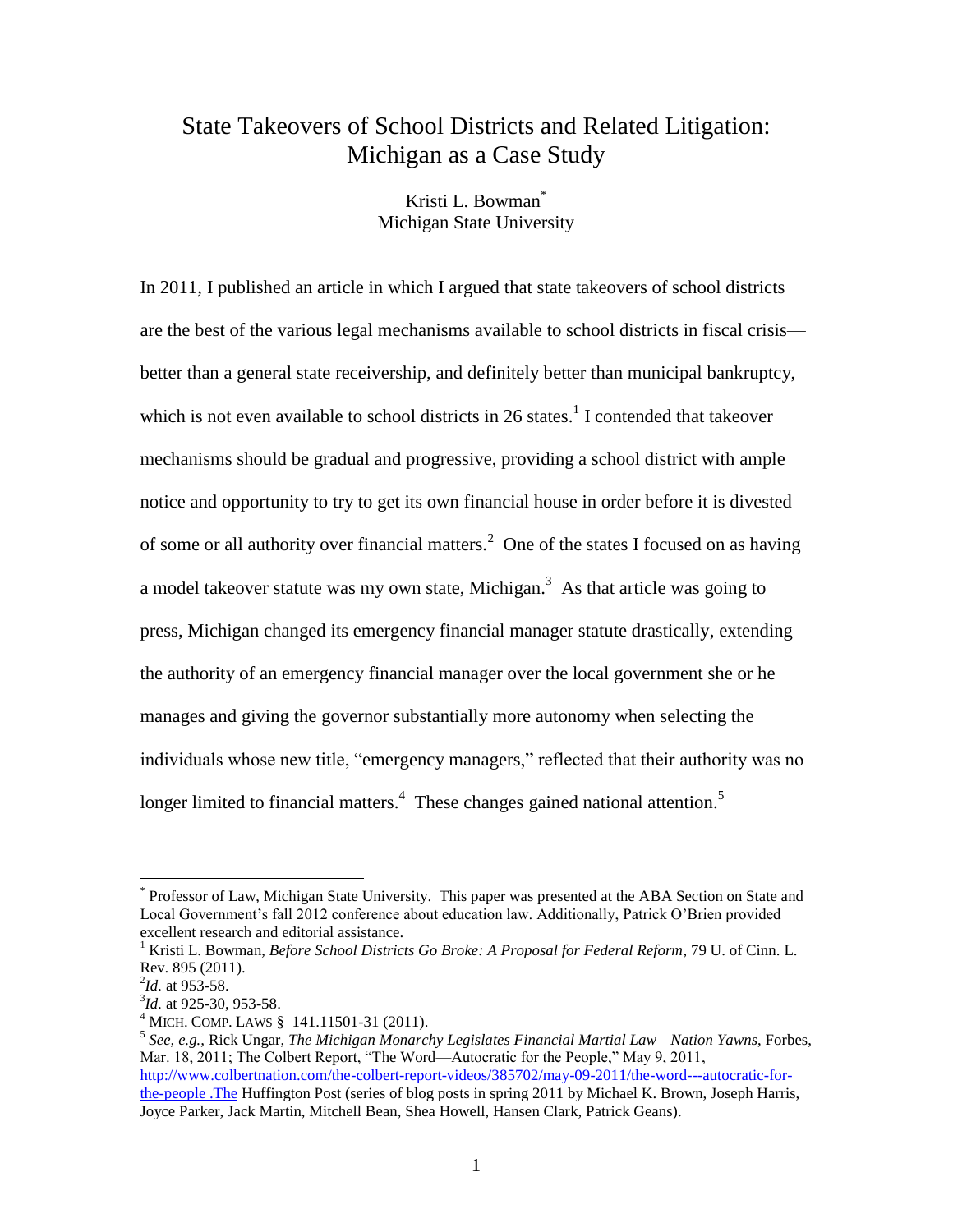Since it was enacted, Michigan citizens' resistance and challenges to the state's new emergency manager statute have been substantial, sometimes taking place in courtrooms<sup>6</sup> and, in November 2012, at the ballot box.<sup>7</sup>

Because the question of the proper role of a state in school districts' fiscal crises is important beyond Michigan's borders and because various states have been grappling with that same question—Indiana, Missouri, and Rhode Island, for example  $\delta$ —learning about what has been happening in Michigan provides an exceptional opportunity for legislators, attorneys, academics, and advocates from across the country to reflect on how their own states should assist school districts in fiscal crisis, and when state intervention goes too far.<sup>9</sup> Part I of this paper briefly discusses the various legal mechanisms for state intervention in school districts' and other municipalities' fiscal crises; it also analyzes Michigan's three takeover statutes and the litigation and other public opposition to those statutes. Part II focuses on four substantial shortcomings contained in Michigan's most recently enacted takeover statute, which was ultimately rescinded by Michigan voters.<sup>10</sup>

#### **I. Michigan's Takeovers of School Districts**

The question of if or how states should intervene in local governments' fiscal crises has presented itself often in recent years, which have been financially very challenging times for state and local governments including school districts. In 2011, Michigan

 6 *See* cases cited and discussed *supra* Part I.B.2.

<sup>7</sup> Bowman, *Before School Districts Go Broke*, *supra* note 1 at 927-30.

<sup>8</sup> Michelle Wilde Anderson, *Democratic Dissolution: Radical Experimentation in State Takeovers of Local Governments*, -- Fordham Urban L.J. 8 (forthcoming 2012), analyzing the new takeover statutes in effect in Michigan and Rhode Island. Legislation is pending in Indiana. Available at [http://openstates.org/in/bills/2012/HB1324/.](http://openstates.org/in/bills/2012/HB1324/) Missouri also has pending legislation that would amend its state takeover statute R.S. Mo. 162.801, H.B. 1174. Available at:

http://www.house.mo.gov/billtracking/bills121/biltxt/senate/4621S.03C.htm.  $\overline{9}$  *Id.* Michelle Wilde Anderson is one of the few scholars to focus on Michigan's new statute.

<sup>10</sup> Paul Egan, *Snyder: Voter Confusion Helped Defeat Emergency Manager Law*, Nov. 7, 2012, Detroit Free Press, available at: http://www.freep.com/article/20121107/NEWS06/121107011.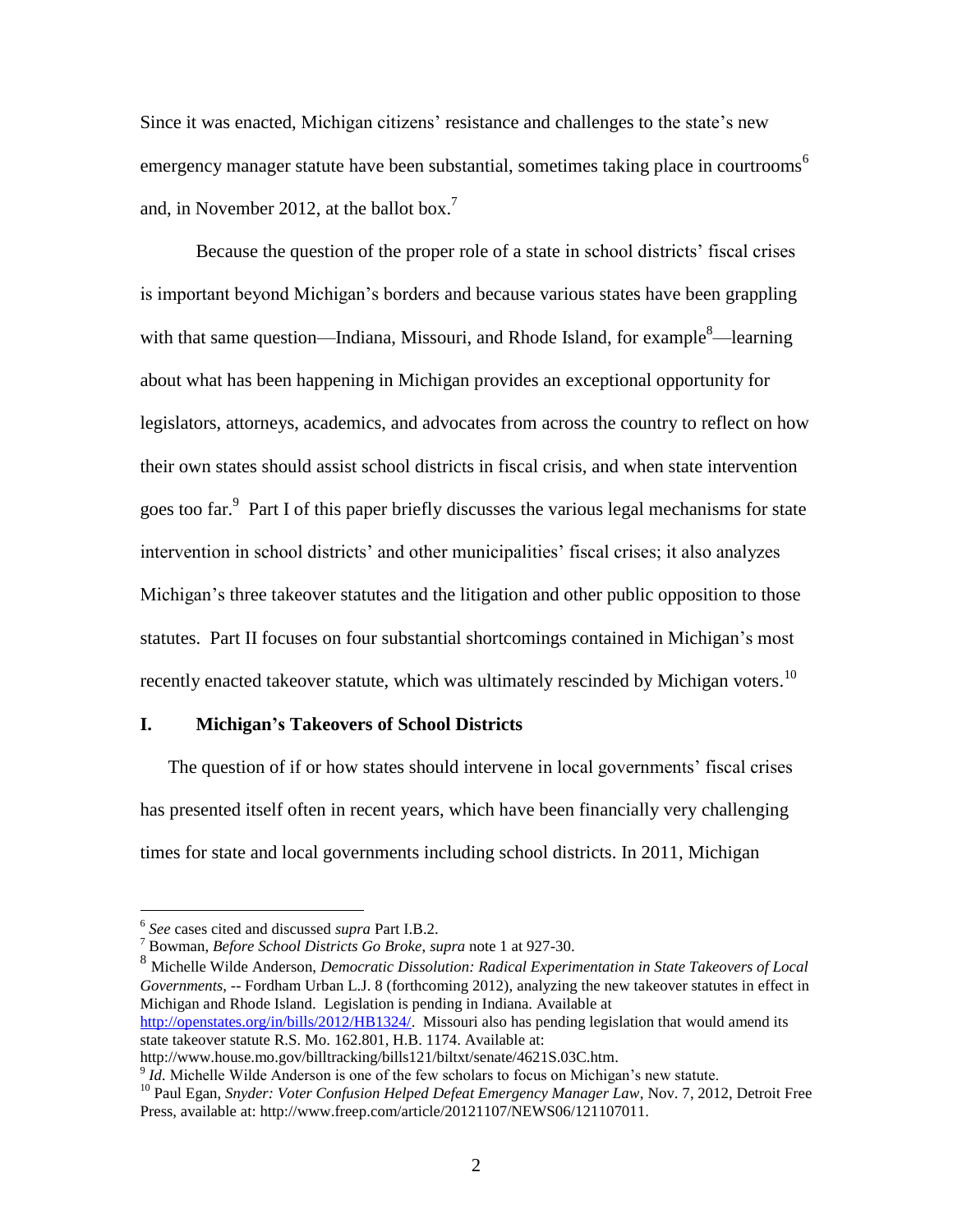responded to this economic situation by modifying one of the legal mechanisms it makes available to local governments in fiscal crisis—its state takeover statute.<sup>11</sup> Michigan now has three school districts under the control of an emergency financial manager.<sup>12</sup>

A. Bankruptcy, Receivership, and State Takeover

The three legal mechanisms that may be available to a local government in fiscal distress are regulated by the state in which that local government entity is located. The first option that may come to mind, a Chapter 9 municipal bankruptcy,  $^{13}$  is a restructuring bankruptcy. It is not a liquidation bankruptcy because school districts, unlike for-profit businesses, cannot merely wind up their affairs without substantial public impact.<sup>14</sup> Bankruptcy is a creature of federal law, and states must explicitly give permission for their local government entities to declare bankruptcy—only twenty four states do so, including Michigan.<sup>15</sup> A Chapter 9 bankruptcy can be advantageous to a school district because the school district continues operations while its major expenditures are modified.<sup>16</sup> Bankruptcy courts' powers are limited due to federalism concerns; because of this limitation, often a bankruptcy court cannot require the changes that would address the school district's underlying cause of fiscal distress.<sup>17</sup> Let us also not forget that bankruptcy is a costly process.

Second, states often have parallel provisions to municipal bankruptcy, generally known as municipal receivership statutes. Only two states authorize school districts to

<sup>11</sup> Local Government and School District Fiscal Accountability Act, MCL §§ 141.1501-141.1531 (2011). <sup>12</sup> Chris Christoff, *Michigan Voters Risk Bankrupt Cities With Vote on Managers*, BLOOMBERG, [http://www.bloomberg.com/news/2012-10-10/michigan-voters-risk-bankrupt-cities-with-vote-on-state](http://www.bloomberg.com/news/2012-10-10/michigan-voters-risk-bankrupt-cities-with-vote-on-state-managers.html)[managers.html](http://www.bloomberg.com/news/2012-10-10/michigan-voters-risk-bankrupt-cities-with-vote-on-state-managers.html) (last visited Oct. 18, 2012).

<sup>&</sup>lt;sup>13</sup> 11 USC §§ 901-946.

<sup>14</sup> Bowman, *Before School Districts Go Broke*, *supra* note 1 at 918-20.

<sup>15</sup>*Id.* at 919.

<sup>16</sup>*Id.* at 922.

<sup>17</sup>*Id.* at 921-22.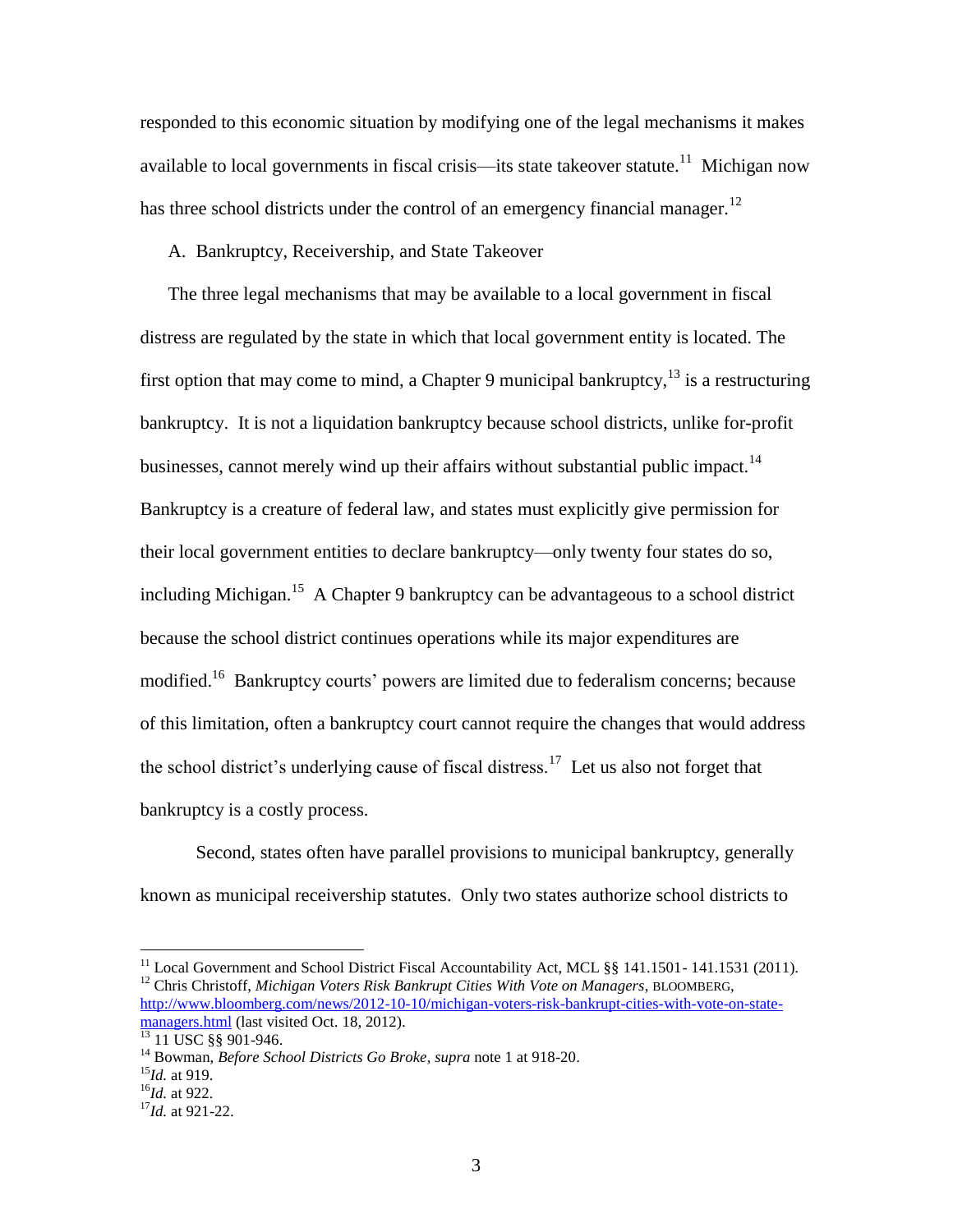enter into municipal receivership.<sup>18</sup> The authority of a court-appointed receiver is more far-reaching than that of a bankruptcy court, but receivership is almost never used. Receivership requires substantial expenditures by a school district due to the judicial nature of the mechanism and, moreover, receivership involves procedures often more stringent than a school district needs.<sup>19</sup> Neither federal bankruptcy nor state receivership were designed for school districts, and thus it is not entirely surprising that those options are not a solid fit for addressing school districts' fiscal crises.

The third and final legal mechanism available to school districts in fiscal crisis is a state takeover mechanism.<sup>20</sup> Although general municipalities can be subject to state takeovers, statutes usually regulate the takeover of school districts separately from the takeover of other municipalities. Thirty-three states permit a state takeover of a school district for academic and/or fiscal reasons.<sup>21</sup> The most comprehensive statutes specify factors that trigger various levels of state involvement, contain a series of escalating types of state involvement with a takeover being the most extreme form of state involvement, make clear the extent of the state's authority at the various levels of involvement, and contain criteria for terminating the state's involvement.<sup>22</sup> At least seventy six state takeovers of school districts have occurred in the past thirty years, and school districts regularly emerge from take overs with increased fiscal stability.<sup>23</sup>

<sup>18</sup>*Id.* at 923. These states are Kentucky and Pennsylvania. *Id*.

<sup>19</sup>*Id.* at 924.

 $^{20}$ This is sometimes referred to as receivership, although it is different than the statutory authorization of a judicially imposed receivership. Thus, I designate this type of intervention as a takeover.

<sup>21</sup> Bowman, *Before School Districts Go Broke*, *supra* note 1 at 925.

<sup>22</sup>*Id.* at 926-27. Michelle Wilde Anderson, *supra* note 6 at 8.

<sup>23</sup>*Id.* at 925, 927. *See* Joseph O. Oluwole & Preson C. Green, III, *State Takeovers of School Districts: Race and the Equal Protection Clause*, 42 Ind. L. Rev. 343, 363-94 (2009). The takeover of public school districts in Detroit, Highland Park, and Muskegon Heights occurred after the publication of this article. That brings the total to 76, by my count, not including takeovers since 2009 in states other than Michigan.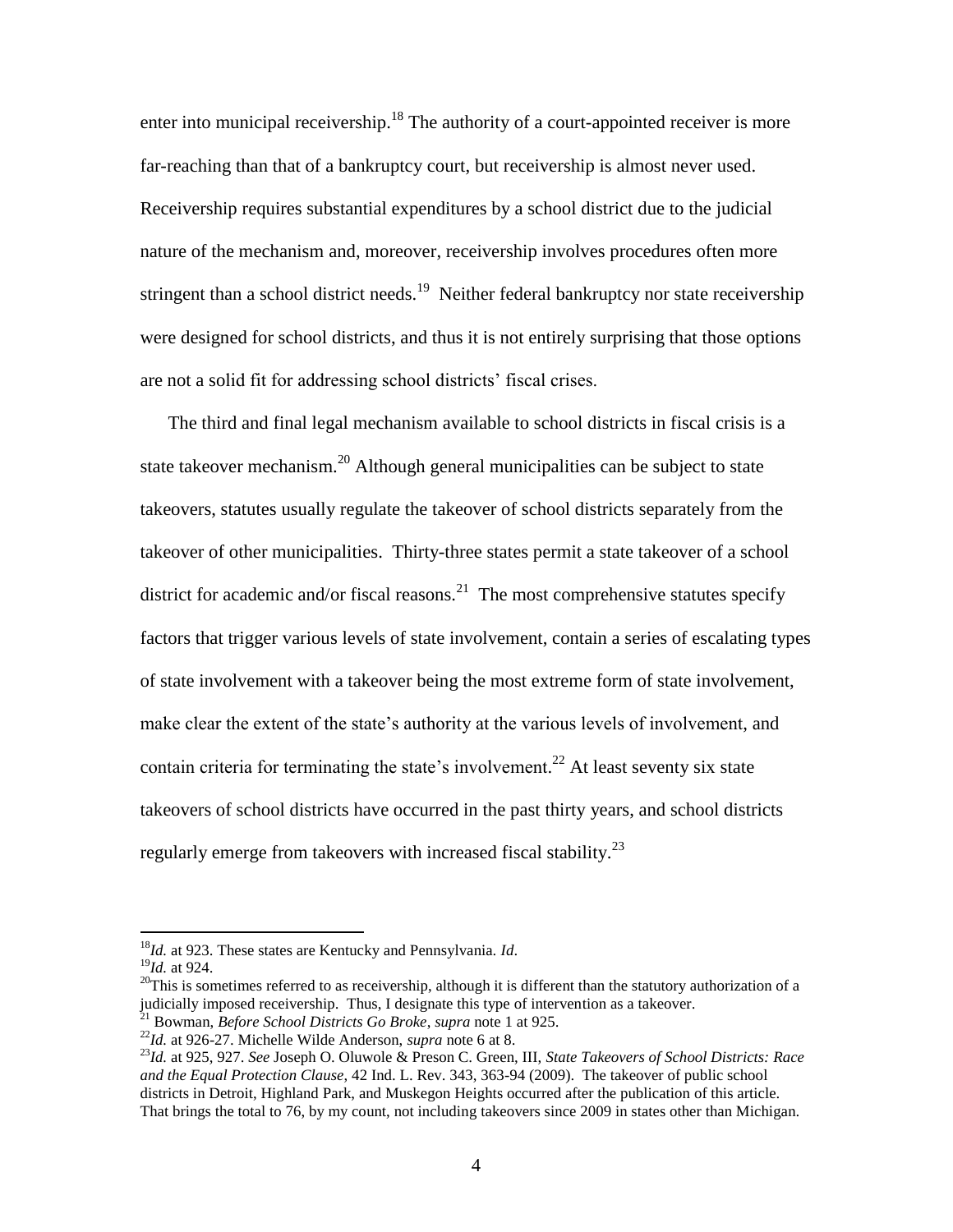Although takeovers regularly produce greater fiscal stability in school districts, they have not consistently been able to produce academic gains.<sup>24</sup> Additionally, local communities often resist state intervention and sometimes express this resistance through litigation.<sup>25</sup> I do not intend to suggest that either the resistance or the litigation that flow from a state takeover are entirely illegitimate, though—takeovers do replace elected officials in whole or in part with an agent appointed by the state, and the proper balance between state and local control is an important and controversial issue.

- B. 1988-present: Michigan's School District Takeover Legislation, Application, and Litigation
	- 1. The Legislation

Since the late 1980s, three Michigan statutes have regulated state intervention in local governments in fiscal crisis. The first, the Local Government Fiscal Responsibility Act, was enacted in 1988. It created Michigan's fiscal crisis early warning system and gave the state more extensive and clearer authority to intervene in fiscally troubled municipalities.<sup>26</sup> Because the 1988 statute did not apply to school districts, in 1989 a state senator introduced a bill that would repeal the statute and "re-enact it under the same name, containing virtually identical language for local units of government but adding similar provisions for school districts." $27$ 

Proponents of the second piece of legislation contended that the state's existing means of monitoring and addressing school districts' fiscal difficulties were "inadequate" because the state could require a district to submit a plan for eliminating a deficit, but the

<sup>24</sup>*Bowman, Before School Districts Go Broke, supra* note 1 at 927.

<sup>25</sup>*Id.* at 927-30.; *see also* cases cited *supra* Part I.B.2.

<sup>&</sup>lt;sup>26</sup> 1988 Mich. Pub. Acts 101 (Repealed 1990); SENATE FISCAL AGENCY SECOND BILL ANALYSIS OF ENROLLED STATE BILL 625, (JULY 18, 1989).

<sup>27</sup> *Id.* SENATE FISCAL AGENCY FIRST BILL ANALYSIS OF ENROLLED SENATE BILL 175 (S-1) (AUG. 16, 1989).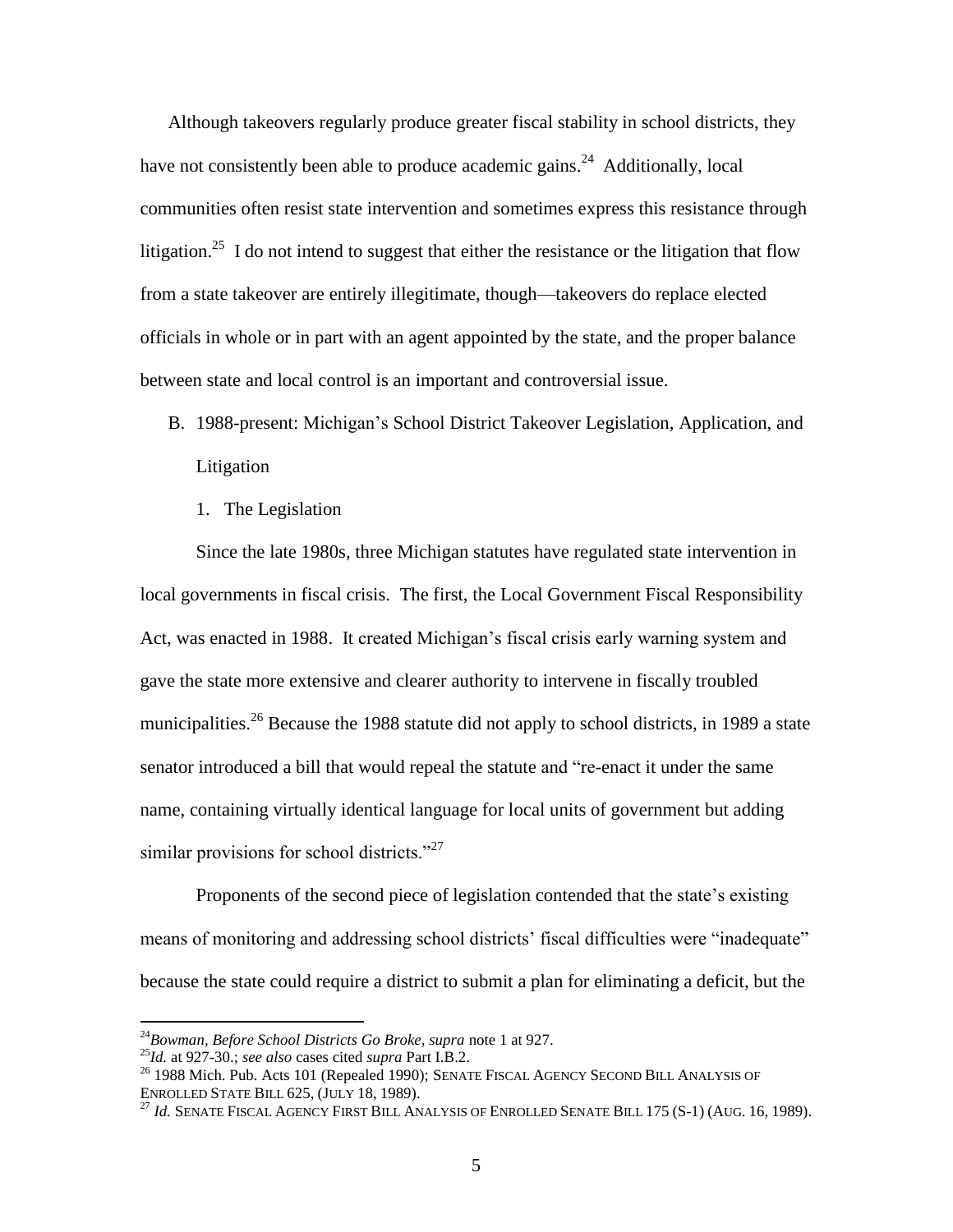only sanction the state could impose on a district that failed to comply was withholding the per-pupil state allocation in whole or in part.<sup>28</sup> The then-existing state statutory and regulatory framework did not permit any earlier, or any other, involvement by the state.<sup>29</sup> The need for state involvement was not abstract—nearly thirty school districts had a deficit in the 1988-1989 school year including the Detroit Public Schools, which had a deficit of about \$150 million or 19% of its operating expenses.<sup>30</sup> The bill introduced in 1989 became the state's second municipal takeover statute in 1990 and has since been known in Michigan as Public Act 72.

Public Act 72 contained three parts. Article I explained the necessity of the program and the valid public purpose underlying it; Article II reenacted the 1988 statute under the section heading "Governmental Provisions"; Article III adapted the substance of Article II for school districts and was titled "School District Provisions."<sup>31</sup> Article III contained a series of detailed procedures regulating state involvement in financially troubled school districts, beginning with limited state involvement (primarily investigation, and the potential negotiation of a consent agreement between the district and the state) and, if a financial emergency did not abate, ultimately escalating to the appointment of an emergency financial manager.<sup>32</sup> The state superintendent of public instruction was involved throughout all stages of state intervention; for example, although

 $^{28}$  Senate Fiscal Agency Bill First Analysis of Enrolled Senate Bill 175 (S-1) ( Aug. 16, 1989). Although withholding funding may seem to be a draconian measure that would penalize a financially troubled school district, this is the same remedy that provides the federal government with substantial authority to enforce compliance with Title IX of the Education Amendments of 1972. It does not appear, however, as though Michigan's involvement in school districts' fiscal crises' was anywhere as extensive or effective as the federal government's Title IX enforcement. *See* 20 U.S.C. § 1682 (1972). <sup>29</sup>SENATE FISCAL AGENCY BILL FIRST ANALYSIS OF ENROLLED SENATE BILL 175 (S-1) ( AUG. 16, 1989). <sup>30</sup>*Id.*

<sup>&</sup>lt;sup>31</sup> 1990 Mich. Pub. Acts 72, 287. Public Act 72 is in effect pending the vote of the electors regarding Proposal 1 at the November 2012 election.

<sup>&</sup>lt;sup>32</sup> MICH. COMP. LAWS § 141.1233-1235, 141.1238, 141.1242 (1990)(in effect pending the vote of the electors regarding Proposal 1 at the November 2012 election).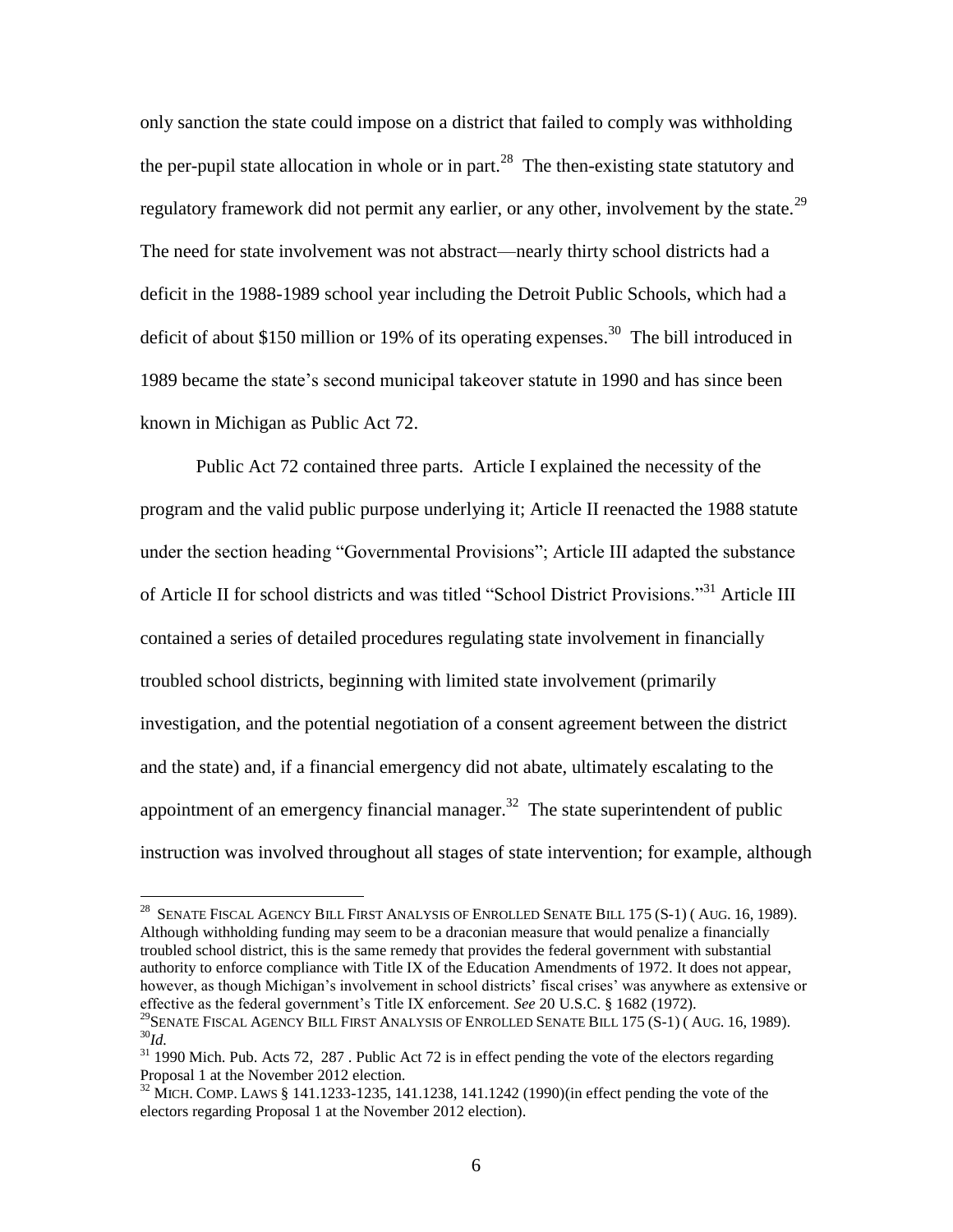the governor appointed the emergency financial manager, the governor chose that person from a short list provided by the state board of education, and the state board selected its candidates from a longer list provided by the state superintendent of public instruction.<sup>33</sup> The emergency financial manager's authority was delineated in the statute and included actions specific to school districts such as recommending school district consolidation to the governor.<sup>34</sup> The manager's authority was substantial: it included the "authority and responsibilities affecting the financial condition of the school district that are prescribed by law to the school board and superintendent of the school district" and the ability to authorize the school district to proceed in a Chapter 9 federal bankruptcy.<sup>35</sup>

Proponents of Public Act 72 contended that the statute would give the state a series of progressive steps that would constitute a meaningful way to help both local governments and school districts maintain their solvency. <sup>36</sup> This authority was, and is, especially important in school districts because, as the legislative history notes, "educational reform cannot be achieved in an environment of educational insolvency."<sup>37</sup> Opponents of Public Act 72 contended that the legislation undermined local control and reduced or eliminated the public's role in, and knowledge about, the operations of local government. 38

These arguments were magnified in 2011 when a state representative introduced a proposal to repeal Public Act 72 and implement new fiscal accountability measures for

 $\overline{a}$ <sup>33</sup>*Id.*

<sup>34</sup> Mich. Comp. Laws § 141.1241 (1990).

<sup>&</sup>lt;sup>35</sup> Mich. Comp. Laws § 141.1241(2)(t), 141.1241(3) (1990).

<sup>36</sup> SENATE FISCAL AGENCY FIRST BILL ANALYSIS OF ENROLLED SENATE BILL 175 (S-1) 7, 8 ( AUG. 16, 1989).

<sup>37</sup> *Id.*

<sup>38</sup> *Id.*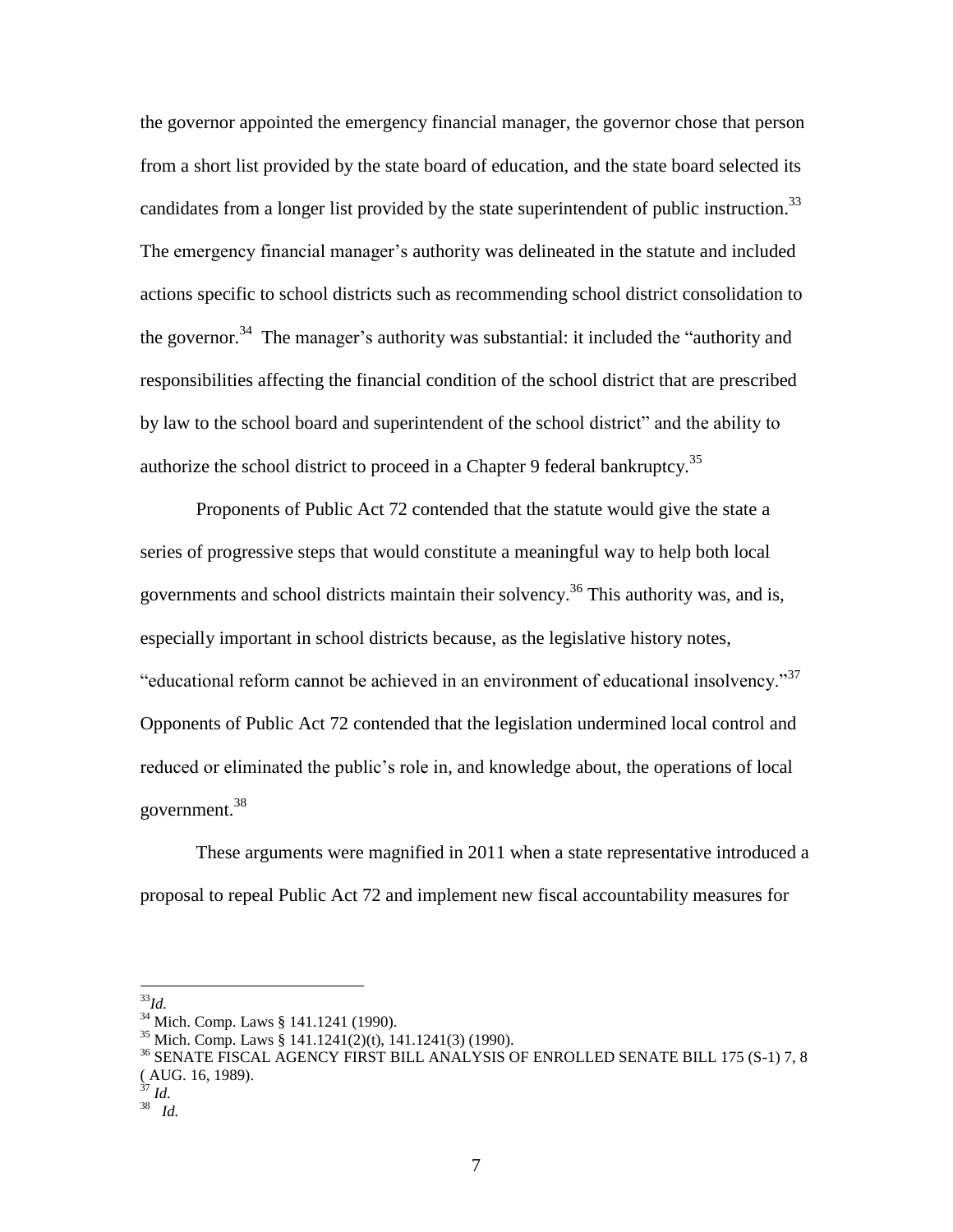municipalities and school districts.<sup>39</sup> This bill, the Local Government and School District Fiscal Accountability Act, became effective on March 16, 2011. It was the state's third municipal takeover statute, known in Michigan as Public Act  $4.40<sup>40</sup>$ 

Public Act 4 differed from Public Act 72 in many ways.<sup>41</sup> Although Public Act 4 contained many controversial provisions, it also is important to note some aspects of Public Act 4 that many would agree were improvements to Public Act 72. First, Public Act 4 contained specific criteria for determining whether a local government, including a school district, was in severe financial stress, in mild financial stress, or under no financial stress.<sup>42</sup> Second, it contained measures that required more frequent and extensive public reporting by an emergency manager.<sup>43</sup> Public Act 4 also retained a basic principle from Public Act 72: state intervention escalates over time.<sup>44</sup>

What was most controversial about Public Act 4 was that it vested substantially more authority in emergency managers than Public Act 72 had.<sup>45</sup> Under Public Act 4, when a school district was under emergency management, neither the school board nor the superintendent could "exercise any of the powers of those offices except as may be specifically authorized in writing by the emergency manager and are subject to any

<sup>39</sup> 2011 Mich. House Bill 4214.

 $^{40}$  2011 Mich. Pub. Act 4 (suspended pending the outcome of the Nov. 6 referendum on Proposal 1). <sup>41</sup> There is also a substantial structural change that appears to make almost no difference in substance: Public Act 4 contains one set of rules and procedures to govern municipalities and school districts alike, with some parallel sub-provisions for municipalities and school districts and one short additional section for school districts alone. *See, e.g.,* Mich. Comp. Laws § 141.1512(2)(o)-(p) (2011); *see Mich. Comp.*  Laws. at § 141.1520. Public Act 4 does not explicitly allow an EFM to recommend to the governor that school districts consolidate. Nevertheless, this appears to be the only way in which a school district EFM's authority is more limited under Public Act 4 than under Public Act 72.

<sup>42</sup> Mich. Comp. Laws § 141.1514 (2011); see also Anderson, *Democratic Dissolution*, *supra* note – at 23- 24.

<sup>43</sup> *Id.* § 141.1522; *see also* Anderson, *Democratic Dissolution, supra* note – at 23-24.

<sup>44</sup> State of Michigan, Department of Treasury, *How a Financial Emergency Works,*  http://www.michigan.gov/treasury/0,1607,7-121-1751\_51556-198770--,00.html.

<sup>45</sup> Anderson, *Democratic Dissolution*, *supra* note 6 at 10-12.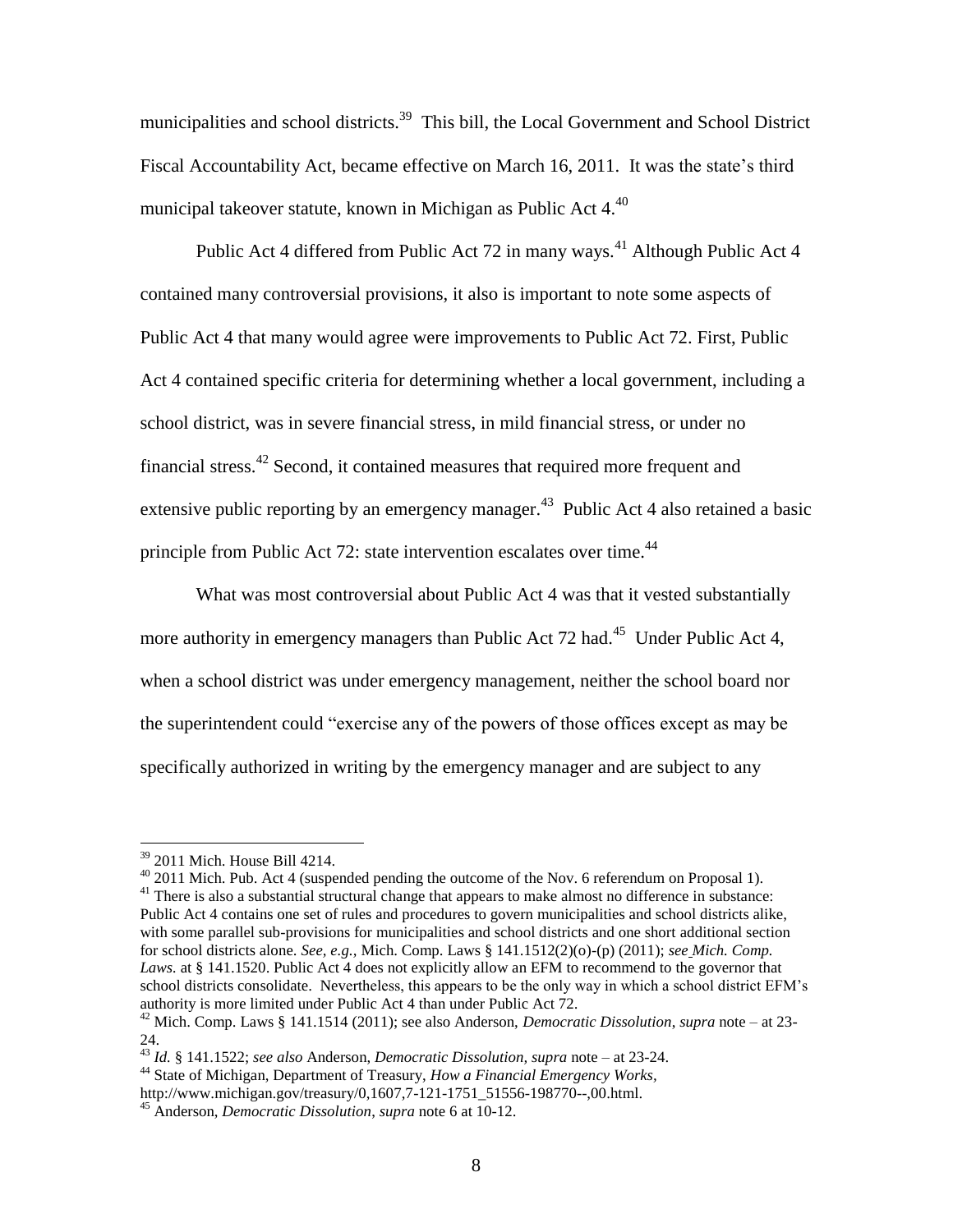conditions required by the emergency manager."<sup>46</sup> Instead, the emergency financial manager could "exercise the authority and responsibilities affecting the financial condition of the school district that are prescribed by law to the school board and superintendent of the school district."<sup>47</sup> This included "issuling] to the appropriate local elected and appointed officials and employees . . . orders for the timely and satisfactory implementation of a financial and operating plan . . . including an academic and educational plan for a school district."<sup>48</sup> Additionally, the emergency manager could unilaterally modify collective bargaining agreements, <sup>49</sup> suspend collective bargaining for up to five years, and remove all pension board members if the pension plan is not sufficiently funded.<sup>50</sup> These changes and others were summarized in a provision toward the end of Public Act 4, which stipulated that "[e]xcept as otherwise provided in this act . . . the authority of the chief administrative officer and governing body to exercise power for and on behalf of the local government under law, charter, and ordinance shall be suspended and vested in the emergency manager.<sup>51</sup>

In addition to expanding the authority of emergency financial managers, Public Act 4 gave the governor substantially greater autonomy when appointing emergency managers than the governor had under Public Act 72. Under Public Act 72, the emergency financial assistance loan board appointed an emergency financial manager for a municipality, $5^2$  and the governor appointed an emergency financial manager for a school district with the advice and consent of the state senate after input from the state

<sup>46</sup> Mich. Comp. Laws §141.1515(4),*id*. § 141.1505(a)(vi).

 $^{47}$  *Id.* §141.1241(2)(t)

<sup>48</sup> *Id.* § 141.1517(1); see also *id.* §141.1518(1)(e).

<sup>49</sup> *Id.* § 141.1519(k).

<sup>50</sup> *Id.* § 141.1519(m).

<sup>51</sup> *Id.* §141.1519(2).

 $52$  Mich. Comp. Laws § 141.1218 (1990) (in effect pending the vote of the electors regarding Proposal 1 at the November 2012 election).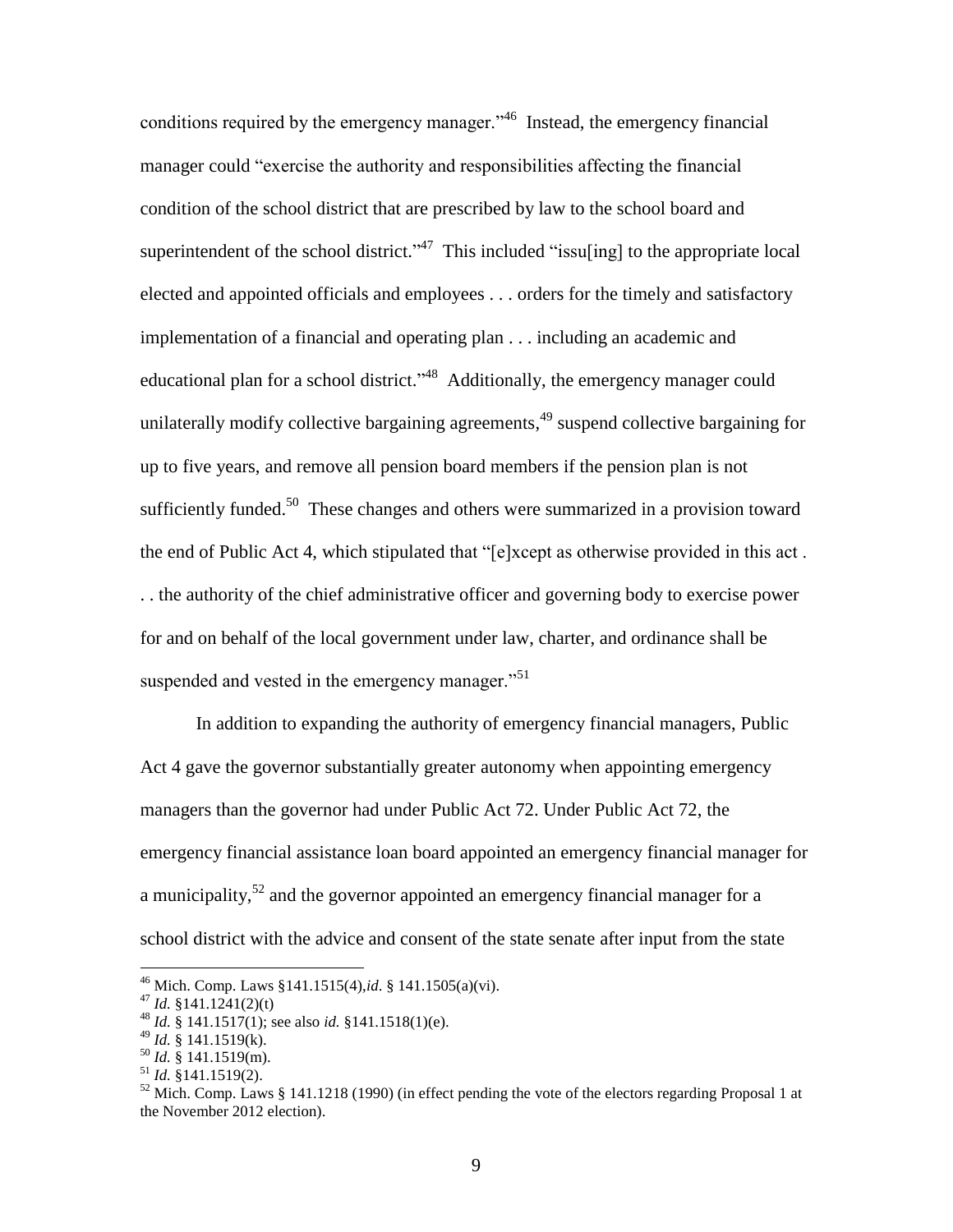superintendent and the state board of education.<sup>53</sup> Under Public Act 4, the governor appointed managers for municipalities and school districts without the advice and consent of the senate and without input required from other government officials, elected or appointed. 54

#### 2. Application and Litigation

Between 1990 and 2011, when Public Act 72 was in force, emergency financial managers were appointed in seven municipalities and in one school district: Detroit Public Schools.<sup>55</sup> Emergency financial managers' authority was often contested publicly and sometimes even in court.<sup>56</sup> At least two lawsuits involved the Detroit Public Schools' 2009-2011 emergency financial manager Robert Bobb, who acted under the authority of Public Act 72. In the first lawsuit, Bobb's compensation was challenged because his salary was subsidized in part by the Eli Broad Foundation; the circuit court held that the salary subsidy was valid.<sup>57</sup> In the second lawsuit, the Detroit Public Schools Board of Education sued Bobb, claiming that he had overstepped his authority by making

<sup>53</sup> *Id.* § 141.1238 (in effect pending the vote of the electors regarding Proposal 1 at the November 2012 election).

<sup>54</sup> *Id.* § 141.1515(4).

<sup>55</sup>*Emergency Manager Information*, STATE OF MICHIGAN,

http:/[/www.michigan.gov/printerFriendly/0,1687,7-1751](http://www.michigan.gov/printerFriendly/0,1687,7-1751) (last visited \_\_); *Past Financial Emergency Information*, STATE OF MICHIGAN ,http://www.michigan.gov/printerFriendly/0,1687,7-121-1751(last visited  $\_\$ .

<sup>56</sup>*See, e.g.*, Davis v. Emergency Manager for the Detroit Public Schools, 810 N.W.2d 555 (Mich. 2012); Highland Park Policemen & Firemen Retirement System v. City of Highland Park, 725 N.W.2d 460 (Mich. 2007); Porter v. City of Highland Park, 724 N.W.2d 282 (Mich. 2006); Mixon v. City of Highland Park, WL 63201 (Mich. Ct. App. 2009) (not reported); Rutherford v. Flint, WL 274631 (Mich. Ct. App. 2007) (not reported); AFSCME Council 25 v. City of Highland Park, 2006 WL 657114 (Mich. Ct. App. 2006) (not reported); Attorney General v. Flint Council, 713 N.W.2d 782 (Mich. Ct. App. 2005); Ryner v. City of Hamtramck, 2003 WL 22681424 (Mich. Ct. App. 2003) (not reported).

<sup>57</sup> Erik Kain, *Michigan Emergency Manager Robert Bobb Issues Layoff Notice to All Detroit Public School Teachers*, FORBES (April 19, 2011), [http://www.forbes.com/sites/erikkain/2011/04/19/michigan](http://www.forbes.com/sites/erikkain/2011/04/19/michigan-emergency-manager-robert-bobb-issues-layoff-notice-to-all-detroit-public-school-teachers/)[emergency-manager-robert-bobb-issues-layoff-notice-to-all-detroit-public-school-teachers/;](http://www.forbes.com/sites/erikkain/2011/04/19/michigan-emergency-manager-robert-bobb-issues-layoff-notice-to-all-detroit-public-school-teachers/) *Bobb Can Get pay from Foundations, Judge Rules*, The Detroit News, May 22, 2010, at A5.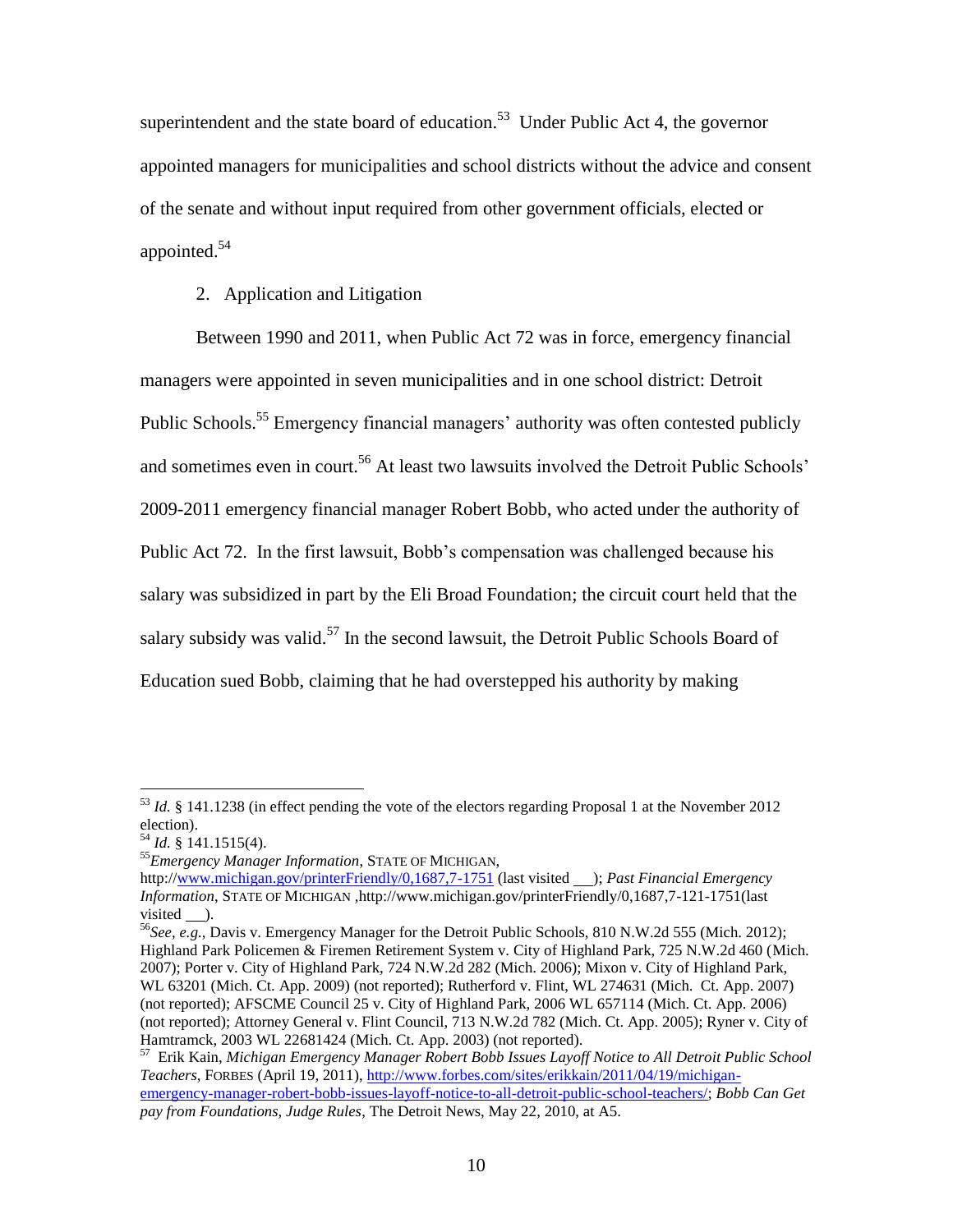academic decisions and seeking to enjoin him from doing so in the future.<sup>58</sup> The school board initially won in the circuit court under Public Act 72.<sup>59</sup>

Bobb's successor, Detroit Public Schools emergency manager Roy Roberts, was also involved in litigation. First, unions representing Detroit teachers, paraprofessionals, and office employees challenged the provision of Public Act 4 that gave emergency managers authority to unilaterally change collective bargaining agreements; the case was ultimately settled.<sup>60</sup> Second, an individual requested that the Michigan Attorney General oust Roberts from his office because Roberts had not taken an oath of office in a timely manner.<sup>61</sup> This matter eventually came before the Michigan Supreme Court, but by that time Governor Rick Snyder had reappointed Roberts to the position, and Roberts immediately took an oath of office. $62$  Third, Roberts decided to shift 15 Detroit Public Schools— containing about 7,000 students —to a statewide school district composed of the state's poorest-performing schools. The school board contested that decision in court, but the decision was upheld.<sup>63</sup> The teachers' union has stated that it may sue to contest the termination of 400 union employees under a process established by the emergency manager, but it has not yet done so.<sup>64</sup>

http://www.detroitnews.com/article/20120901/SCHOOLS/209010351.

<sup>58</sup> Mark Brush and Jennifer Guerra, *Detroit Board of Education Wins Lawsuit Against Robert Bobb*, MICHIGAN PUBLIC RADIO (Dec. 6, 2010),http://michiganradio.org/post/detroit-board-education-winslawsuit-against-robert-bobb.

<sup>59</sup> *Judge Gives Robert Bobb Total Return of Detroit Public Schools Due to New Financial Manager Law*, (Mar. 19, 2011), http://blog.mlive.com/news/detroit\_impact/print.html?entry=2011/03.

<sup>60</sup> Jennifer Chambers, *Detroit Schools Emergency Financial Manager Gives Teachers Bonuses*, THE DETROIT NEWS (Sept. 1, 2012), *available at* 

 $<sup>61</sup>$  Davis v. Emergency Manager for the Detroit Public Schools, 810 N.W.2d 555 (Mich. 2012).</sup> <sup>62</sup>*Id.*

<sup>63</sup> Jennifer Chambers, *Judge: DPS Board Controls Academics But Can't Take Back EAA Schools*, THE DETROIT NEWS (Aug. 14, 2012), *available at*

http://www.detroitnews.com/article/20120814/SCHOOLS/208140365.

 $64 \dot{Id}$ .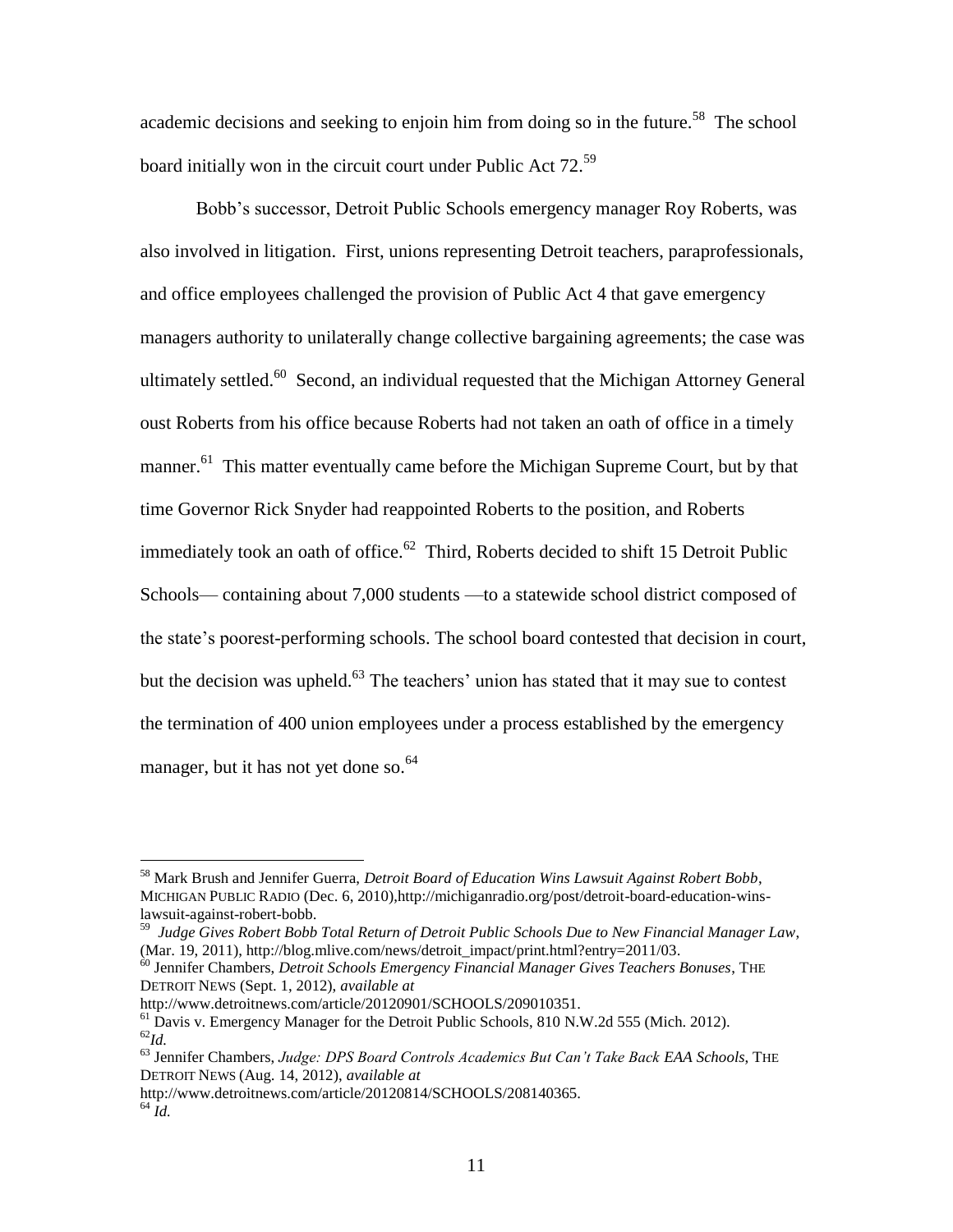After the enactment of Public Act 4, emergency managers were appointed to oversee two additional school districts, Highland Park and Muskegon Heights.<sup>65</sup> Highland Park School District exists as a figurative island in the middle of Detroit, while Muskegon Heights School District is located adjacent to the city of Muskegon on the west side of the state. Both districts have since turned over their academic programs to charter school companies.<sup>66</sup> In both districts, this decision was made by the emergency manager alone.<sup>67</sup> A Highland Park school board member who is himself the subject of federal corruption charges described this decision as "essentially dissolv[ing] the school district" and asked the Michigan Court of Appeals, in a separate ongoing lawsuit, to remove Highland Park's emergency manager.<sup>68</sup> State Board members have expressed concern about the pattern of school districts under emergency management becoming districts of charter schools.<sup>69</sup>

During this time, other litigation has challenged whether a governor-appointed financial review team was a public body subject to the open meetings act (an appellate court held in 2012 that it was not);<sup>70</sup> whether the state could refuse certain discovery requests in a case that challenged the facial validity of the law (an appellate court held in

 $\overline{a}$ <sup>65</sup>*Id.*

<sup>66</sup> Shawn D. Lewis, *Charter Group Faces Scrutiny As it Takes Over Highland Park Schools*, The Detroit News (Aug. 22, 2012), *available at http://www.detroitnews.com/article/20120822/SCHOOLS/208220372.*

<sup>67</sup> Lynn Moore, *Muskegon Heights Emergency Manager: Charter School District Unaffected by Supreme Court Ruling*, MLIVE (Aug. 3, 2012), *available at* 

http://blog.mlive.com/chronicle/news\_impact/print.html?entry=/2012/08/muskegon\_heights\_emergency\_m an.html.

<sup>68</sup> Shawn D. Lewis, *Highland Park School Board Member Asks Court to Remove Financial Manager*, The Detroit News (Aug. 29, 2012), *available at* 

*http://www.detroitnews.com/article/20120829/SCHOOLS/208290443*; *Robert Davis, Highland Park School Board Member, Faces More Charges from U.S. Attorney's Office*, HUFFINGTONPOST.COM (May 21, 2012),, http://www.huffingtonpost.com/2012/05/21/robert-davis-highland-parks-school-board-corruptioncharges n 1533065.html.

<sup>69</sup> Dave Murray, *Emergency Manager Recommends Highland Park Will Become A Charter School District, As State Educators Fear Plan Will Spread to Others*, MLIVE (June 18, 2012),

http://www.mlive.com/education/index.ssf/2012/06/emergency\_manager\_recommends\_h.html.

 $70$  Davis v. City of Detroit Financial Review Team, 2012 WL 1836854 (Mich. Ct. App. 2012)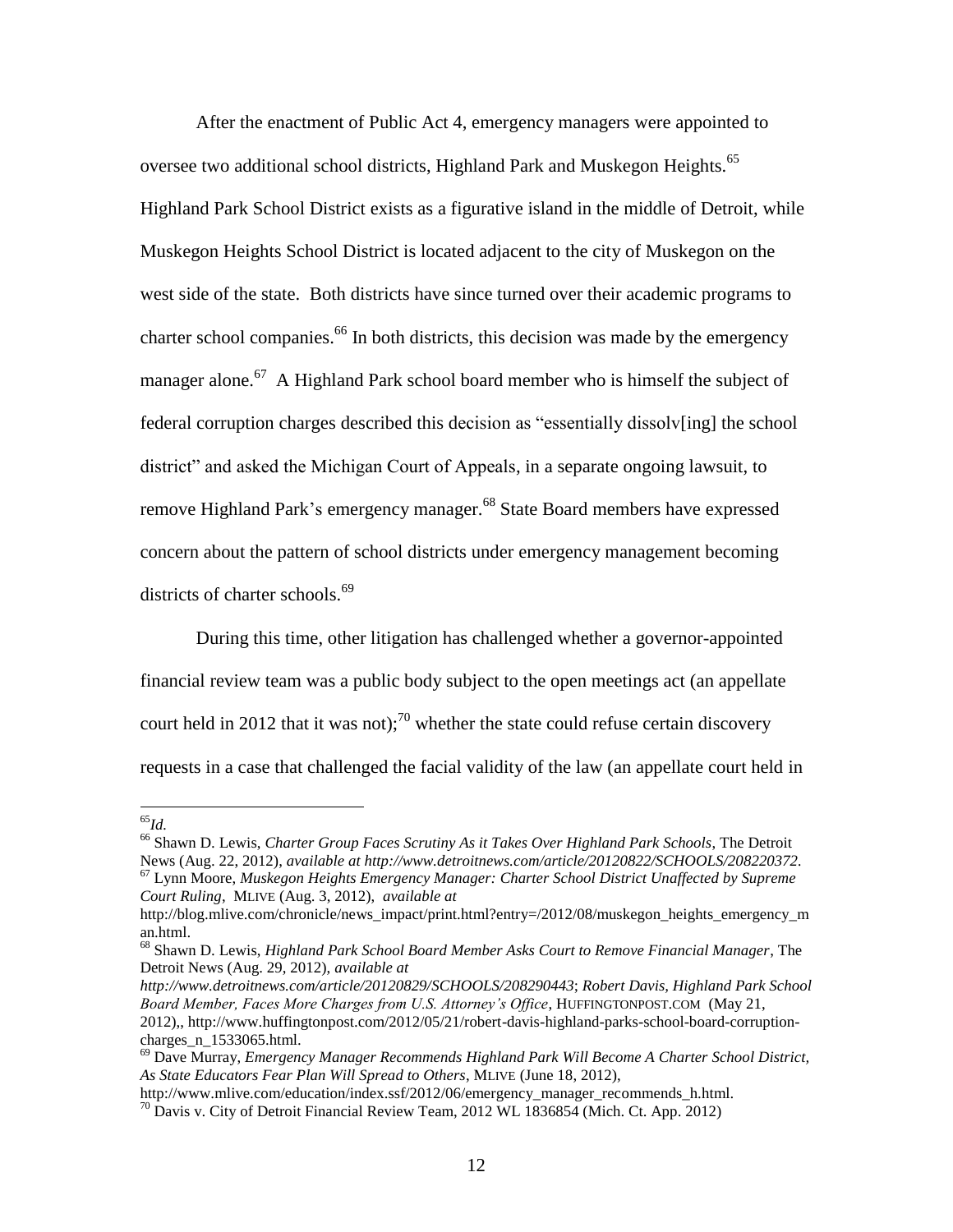2012 that it could);<sup>71</sup> and—most significantly—whether a petition to initiate a public recall of Public Act 4 by placing the question on the November 2012 ballot complied with statutory requirements about the petition's typeface (the Michigan Supreme Court held in *Stand Up for Democracy v. Secretary of State* that it did).<sup>72</sup> The petition contained 203,238 valid signatures, far in excess of the number required for a ballot recall. 73

The Michigan Supreme Court issued its *Stand Up for Democracy* decision on Friday, August 3, 2012,<sup>74</sup> putting the recall question on the November 2012 ballot. Three days later, on Monday, August 6, 2012, Michigan Attorney General Bill Schuette issued an advisory opinion concluding that Public Act 4 was suspended until the results of the November 2012 ballot referendum were certified.<sup>75</sup> In the interim, Public Act 72 was "temporarily revived." Furthermore, the Attorney General opined that if the voters were to nullify Public Act 4, which included a legislative repeal of Public Act 72, then Public Act 72 would be permanently revived.<sup>76</sup> A lawsuit subsequently challenged the Attorney General's advisory opinion, arguing that the effect of staying Public Act 4 was not to revive Public Act 72, but rather to leave the state without an emergency manager statute.<sup>77</sup> Eight days after the Attorney General's advisory opinion was issued, a circuit court judge held that under the then-temporarily-revived Public Act 72, the Detroit Public

 $71$  Brown v. Treasurer of Michigan, 2012 WL 2402576 (Mich. Ct. App. 2012) (unpublished).

<sup>72</sup> Stand Up for Democracy v. Secretary of State, 2012 WL 3155687 (Mich. 2012)

<sup>73</sup>*Id.* <sup>74</sup> *Id*.

<sup>75</sup> *See generally* Op. Atty. Gen. 2012, No. 7267 *available at* 

www.ag.state.mi.us/opinion/datafiles/2010s/op10346.htm. <sup>76</sup> *See id.* 

 $\frac{77}{100}$ [http://www.mlive.com/politics/index.ssf/2012/09/michigans\\_old\\_emergency\\_financ.html#incart\\_river\\_de](http://www.mlive.com/politics/index.ssf/2012/09/michigans_old_emergency_financ.html#incart_river_default) [fault](http://www.mlive.com/politics/index.ssf/2012/09/michigans_old_emergency_financ.html#incart_river_default)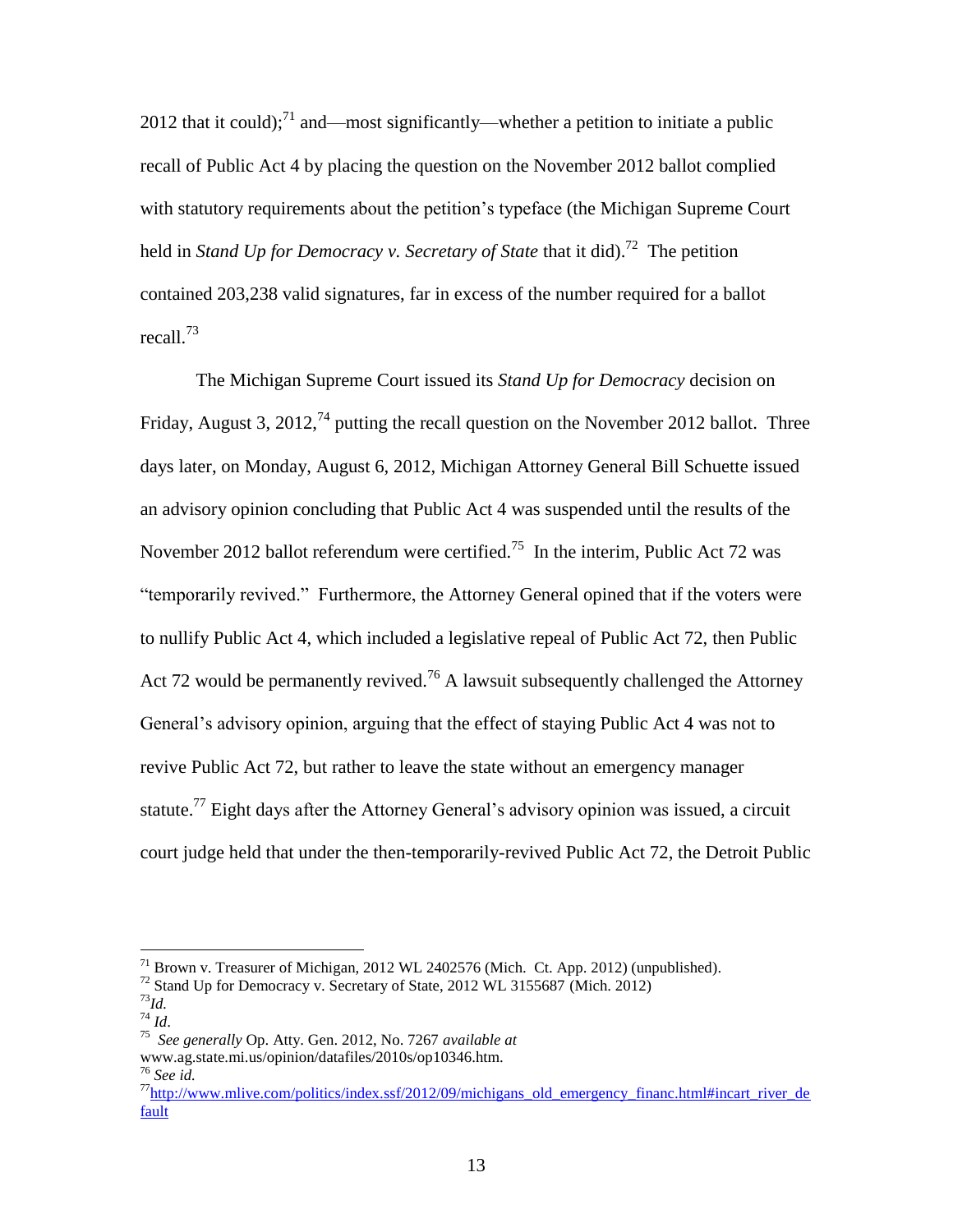Schools' board and superintendent had control over the district's academics, while the emergency financial manager controlled the district's finances.<sup>78</sup>

On November 6, 2012, Michigan voters voted to rescind Public Act 4 via a ballot referendum by a slim margin; 52% of the votes cast were in favor of rescinding, 48% were against.<sup>79</sup>

#### **II. Lessons from Michigan**

As the long stream of litigation and the successful ballot recall effort make clear, Public Act 4 was the subject of substantial resistance by Michigan citizens. Even though Public Act 4 was rescinded in November 2012, states—including Indiana, Michigan, Missouri, and Rhode Island—continue to actively examine the role they should play in local governments' and school districts' fiscal crises.<sup>80</sup> Thus it is still important to consider what we can learn from Public Act 4 about best practices for state intervention in school districts mired in fiscal crisis.

#### A. Comprehensive Takeover Triggered by Financial Crisis Alone

Some states' statutes permit a state to engage in a comprehensive (academic and fiscal) takeover of a local school district.<sup>81</sup> When a comprehensive takeover occurs, it is common for that takeover to be triggered by both the district's financial shortcomings and its academic shortcomings. $^{82}$  Public Act 72 authorized fiscal takeovers, and as such,

<sup>78</sup> Jennifer Chambers, *Judge: DPS Board Controls Academics But Can't Take Back EAA Schools*, THE DETROIT NEWS (Aug. 14, 2012), *available at* 

*http://www.detroitnews.com/article/20120814/SCHOOLS/208140365.*

<sup>79</sup> Paul Egan, *After Emergency Manager Act Repeal, Any New Legislation Will Be Balancing Act*, Detroit Free Press, Nov. 8, 2012, http://www.freep.com/article/20121108/NEWS15/311080112/After-emergencymanager-law-repeal-any-new-legislation-will-be-balancing-act.

<sup>80</sup> *See* Egan, *Snyder*, *supra* note 9.

<sup>81</sup> Bowman, *Before School Districts Go Broke*, *supra* note – at Appendix.

<sup>82</sup> *See generally* Miss. Code Ann. § 37-17-6, 37-18-7 Amendment: 2010 Miss. Laws Ch. 420 (H.B. 625) & CMSR § 36-000-069 (Mississippi's takeover statute); M.G.L.A. 69 § 1J, 1K & 603 CMR § 2.01-2.06, 2.03 (Massachusetts's takeover statute)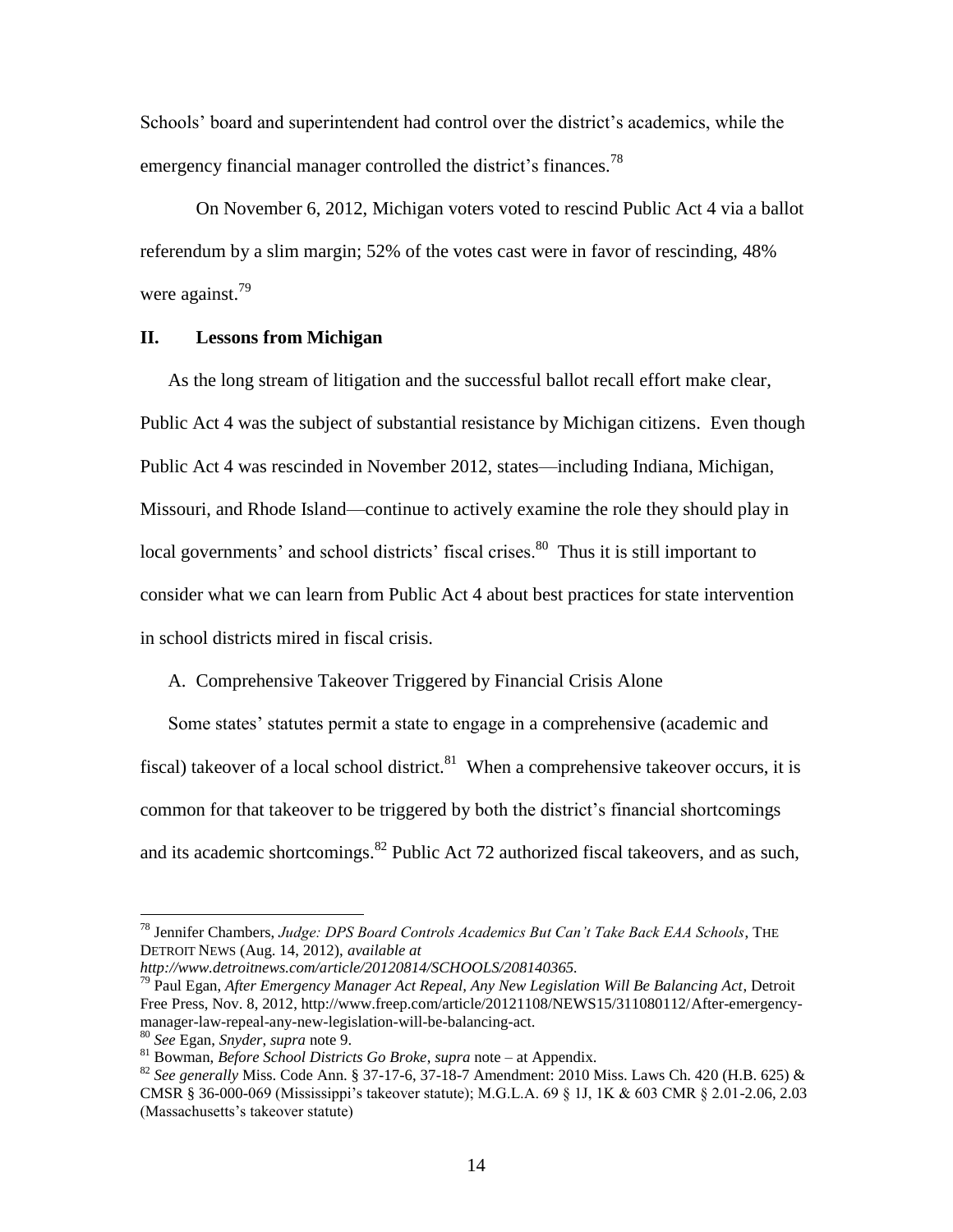it only considered a district's fiscal situation when considering whether state involvement was appropriate.<sup>83</sup> Public Act 4 contained more specific criteria than Public Act 72 did for determining whether a district is in fiscal crisis and it continued to focus on a district's fiscal situation when deciding whether a takeover is appropriate. Under Public Act 4, however, a district's fiscal crisis alone triggered a comprehensive takeover.<sup>84</sup> Fiscal crisis and academic crisis often do go hand in hand, $85$  but a high correlation between the two does not justify using a district's fiscal crisis to trigger a comprehensive takeover. It is a fundamental legal principle that a remedy should be tailored to the violation.<sup>86</sup> It is also a fundamental principle that education is, as the U.S. Supreme Court stated in *Brown v. Board of Education*, "perhaps the most important function of state and local governments."<sup>87</sup> To remove local control over a district's educational program without evaluating the quality of that academic program is to unfairly impose a radical executive branch remedy for a violation that has not been proven.

B. Where do Finances Stop and Academics Begin?

In the past three years, the Detroit Public Schools' board of education has sued two different emergency financial managers, contesting each manager's authority over academic affairs.<sup>88</sup> Under Public Act 72, the school board and superintendent had authority over academics and the emergency financial manager had authority over

<sup>85</sup> Bowman, *Before School Districts Go Broke*, *supra* note – at 926. For example, Highland Park, Michigan, is the subject of a "right to read" lawsuit recently initiated by the ACLU. Lori Higgins, *ACLU Attorneys, state agree to Dec. 5 hearing in Right to Read Lawsuit*, Detroit Free Press, Nov. 1, 2012, available at: [http://www.freep.com/article/20121101/NEWS06/121101008/right-to-read-students-Highland-Park-](http://www.freep.com/article/20121101/NEWS06/121101008/right-to-read-students-Highland-Park-Michigan)[Michigan;](http://www.freep.com/article/20121101/NEWS06/121101008/right-to-read-students-Highland-Park-Michigan) ACLU Press Release, *Highland Park Students File Right to Read Lawsuit*, July 12, 2012, available at [http://www.aclu.org/human-rights/highland-park-students-file-class-action-right-read-lawsuit.](http://www.aclu.org/human-rights/highland-park-students-file-class-action-right-read-lawsuit) <sup>86</sup> *See* generally *Horne v. Flores*, 557 U.S. 433 (2009)

<sup>&</sup>lt;sup>83</sup> MICH. COMP. LAWS § 141.1233 (1990)(in effect pending the Nov. 6 referendum on proposal 1).

<sup>&</sup>lt;sup>84</sup> MICH. COMP. LAWS § 141.1518 (2011)(suspended pending the Nov. 6 referendum on Proposal 1)

<sup>87</sup> *Brown v. Bd. of Educ.*, 347 U.S. 483, 493 (1954).

<sup>88</sup> *See supra* part I.B.2.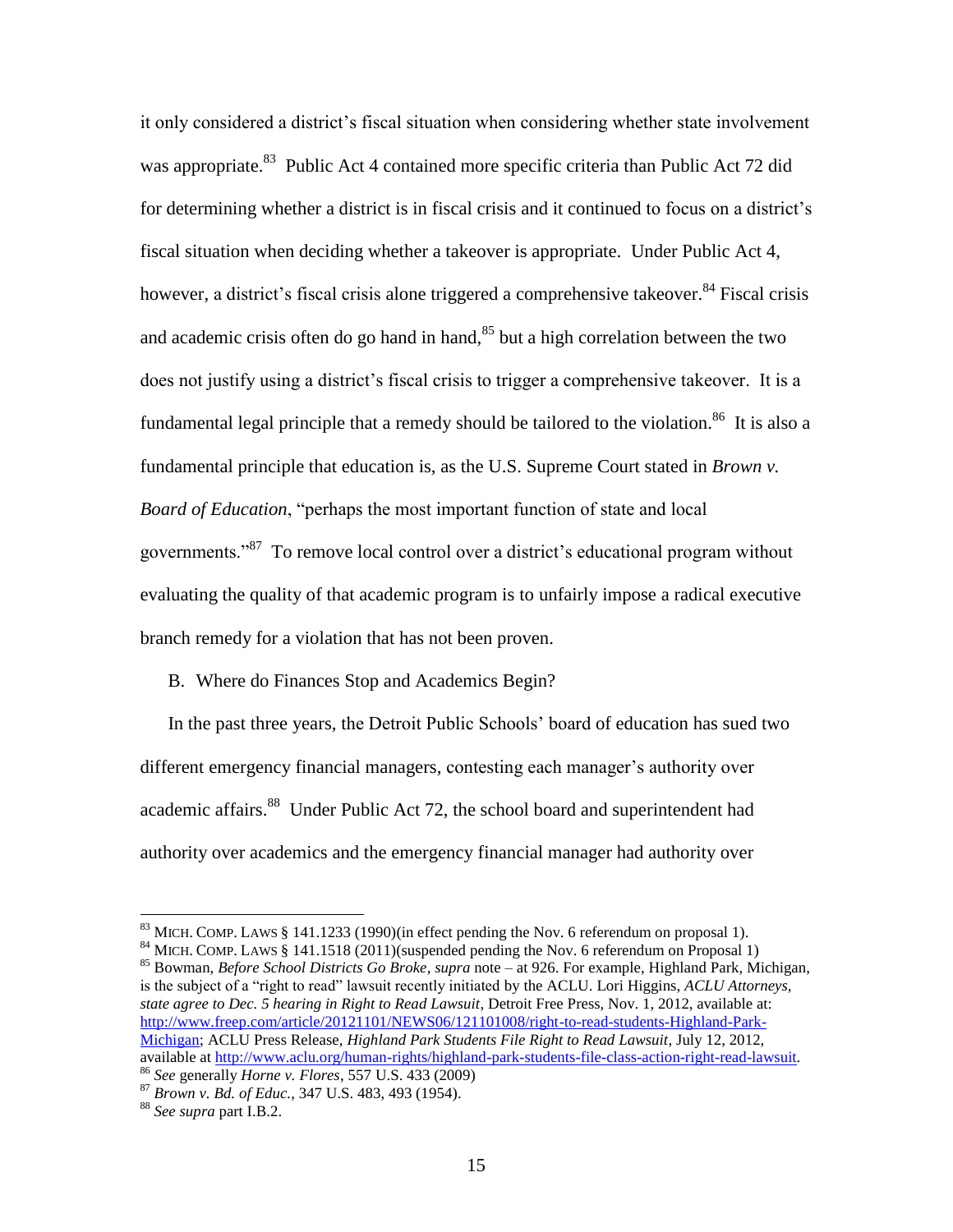finances; the division was straightforward but, as a circuit court judge who adjudicated one of these cases noted, "the devil is in the details."<sup>89</sup> Under Public Act 4, school districts' emergency financial managers had comprehensive authority over districts "academic plan[s]" as well as their finances. The question of authority thus had a clearcut answer under Public Act 4, but easy answers are not always the best.

School districts are local government entities whose primary purpose is education. Emergency financial managers of school districts may or may not be well-versed in the pedagogical advantages and disadvantages of various academic policies, but their primary purpose is to bring financial stability to a district; therefore, emergency financial managers should have both municipal finance and budgetary expertise. Some changes an emergency financial manager may make are clearly non-academic: exposing corruption, streamlining administrative operations, and contracting out non-academic services will not affect a district's educational mission.<sup>90</sup> But those types of changes can only take a manager so far. Sooner or later, discussion will turn to topics regarding the district's instructional program, such as class size, length of school year, curriculum and materials. At a certain level, that is as it should be—an emergency financial manager should push a district to reevaluate whether the district is getting the most academic bang for its buck. Yet, classifying a policy change as financial *or* academic is difficult and sometimes impossible. The following excerpt from a 2010 *Time* magazine article about former Detroit Public Schools and emergency financial manager Robert Bobb illustrates the overlap:

<sup>89</sup> MICH. COMP. LAWS § 141.1233 (1990)(in effect pending the Nov. 6 referendum on Proposal 1).

<sup>&</sup>lt;sup>90</sup> Emergency financial managers can be corrupt, though, as well. People v. Blackwell, 2012 WL 2579680 (Mich. Ct. App. 2012).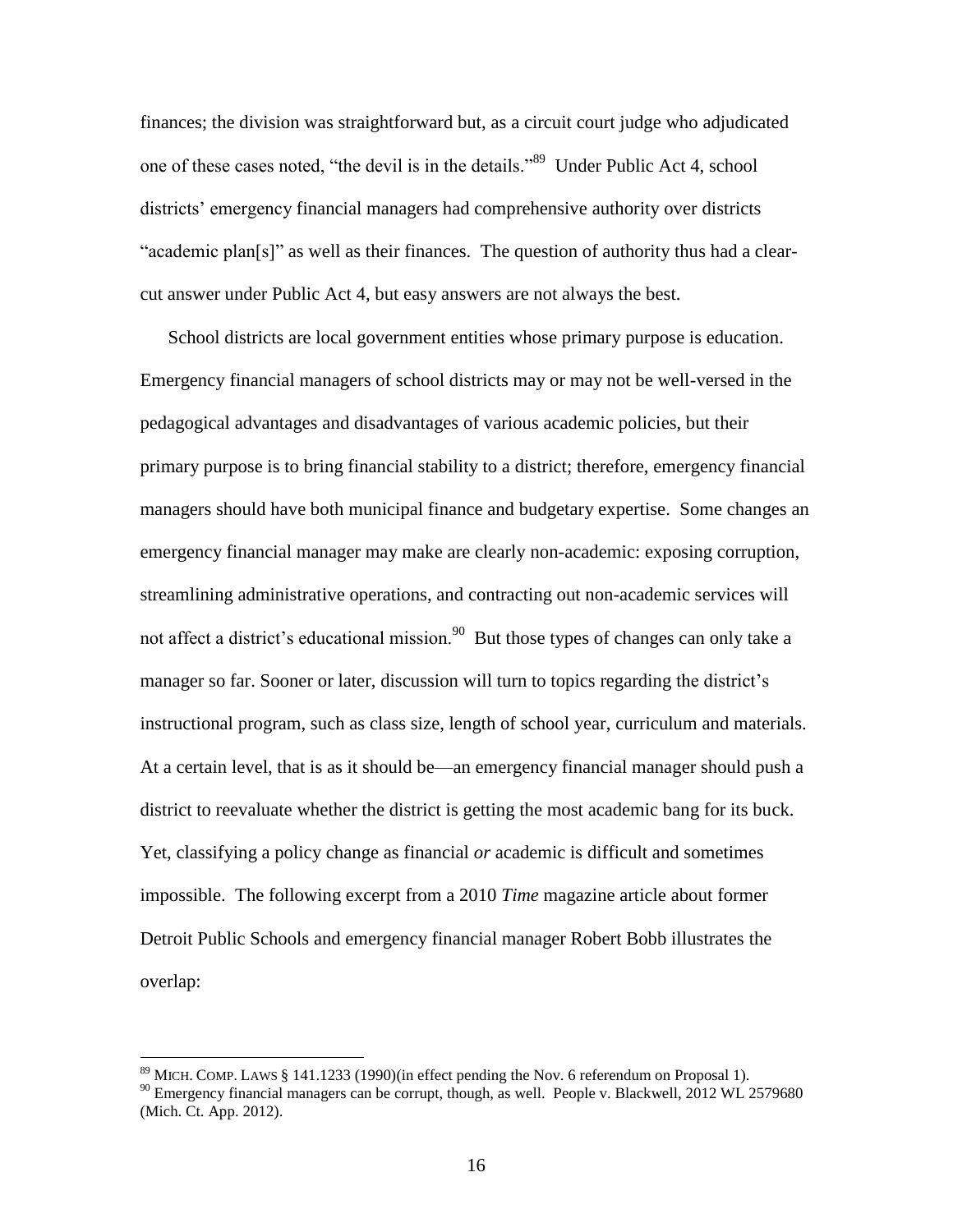Bobb acknowledges that cost-shaving measures have made some high school classrooms "look like lecture halls." They have also raised the potential for clashes between students from rival schools and neighborhoods suddenly thrown together under the same roof; as a result 137 guidance counselors cut by Bobb were later hired back. Bobb had a similar change of heart after 20 piano teachers were dismissed. "You go back to your apartment and think, how can you have a school of music without a piano teacher?" Bobb says. So he hired them back too. Barbara Byrd-Bennett, Bobb's chief academic officer and a former CEO of Cleveland's public schools, says she often greeted Bobb's proposed cuts with a single question: "Is this good for the kids?" $91$ 

To answer that question, an emergency financial manager ideally would work cooperatively with the school board, superintendent, and administrative staff—people who have devoted years and careers to a school district and who have a long-term investment in the education that district provides. But a cooperative relationship between a manager and the superintendent/board rarely seems to develop, and thus a manager is left making decisions about academics without the benefit of the people in the district who may know the district, and who may know education, better than the emergency financial manager. A constant stream of litigation often results. Even though granting emergency financial managers complete authority over a school district's academics—as

<sup>91</sup> Steven Gray, *Can Robert Bobb Fix Detroit's Public Schools?*, TIME (Jan. 25, 2010), *available at*  [http://www.time.com/time/magazine/article/0,9171,1953694,00.html.](http://www.time.com/time/magazine/article/0,9171,1953694,00.html)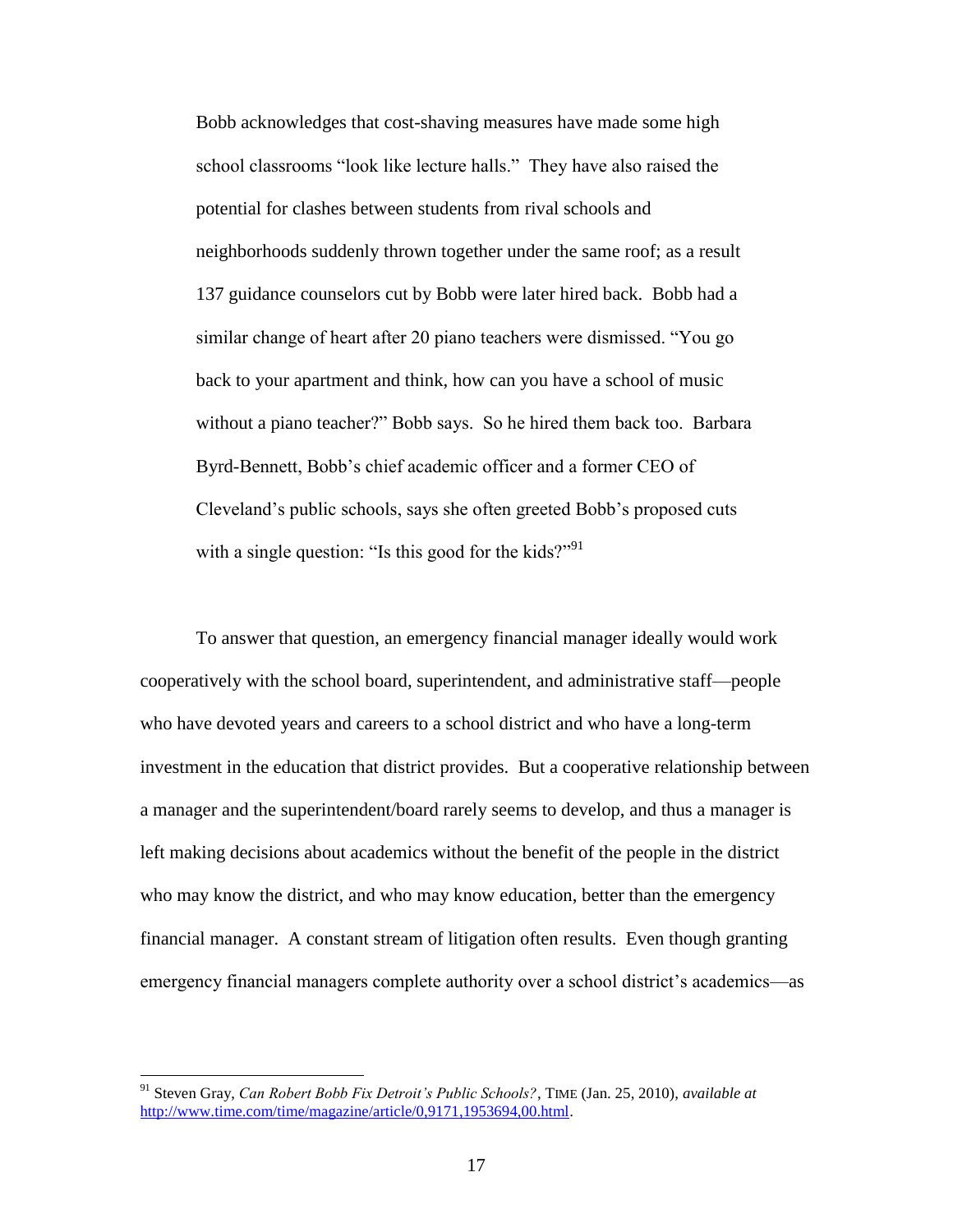Public Act 4 would have had it—would end that stream of litigation, doing so is dangerous.

For example, as previously mentioned, two Michigan school districts under the control of emergency managers became districts of charter schools during summer 2012. In both districts, the decision to convert all public schools to charter schools was made by the emergency manager alone—not by the superintendent, not by the school board. Admittedly this is a financially creative approach because the charter schools will operate on state funding alone while the local property tax revenues will be applied to each school district's debt.  $92$  Additionally, this approach returns the educational program to educators and relieves an emergency manager of the need to make detailed programmatic decisions that may be beyond his or her expertise. Despite these positive effects, however, converting to a district of charter schools is still a major change—it is an abdication of local control over the district's educational program. Furthermore, even though making detailed decisions about the instructional program is beyond the expertise of most emergency managers, and even though turning over schools to charter operators puts educators back in control of the instructional program, an emergency manager is also arguably poorly qualified to make the very decision that outsources the district's instructional program to a charter school operator. For those reasons, this decision and other less-extreme decisions that emergency managers make about academics often lack legitimacy.<sup>93</sup> Furthermore, these decisions demonstrate what Michelle Wilde Anderson has termed "democratic dissolution": a local government's "municipal corporate form" is

<sup>92</sup> Dave Murray, *Emergency Manager Recommends Highland Park Will Become A Charter School District, As State Educators Fear Plan Will Spread to Others*, MLIVE (June 18, 2012),

http://www.mlive.com/education/index.ssf/2012/06/emergency\_manager\_recommends\_h.html.

<sup>93</sup> Anderson, *Democratic Dissolution*, *supra* note – at 28.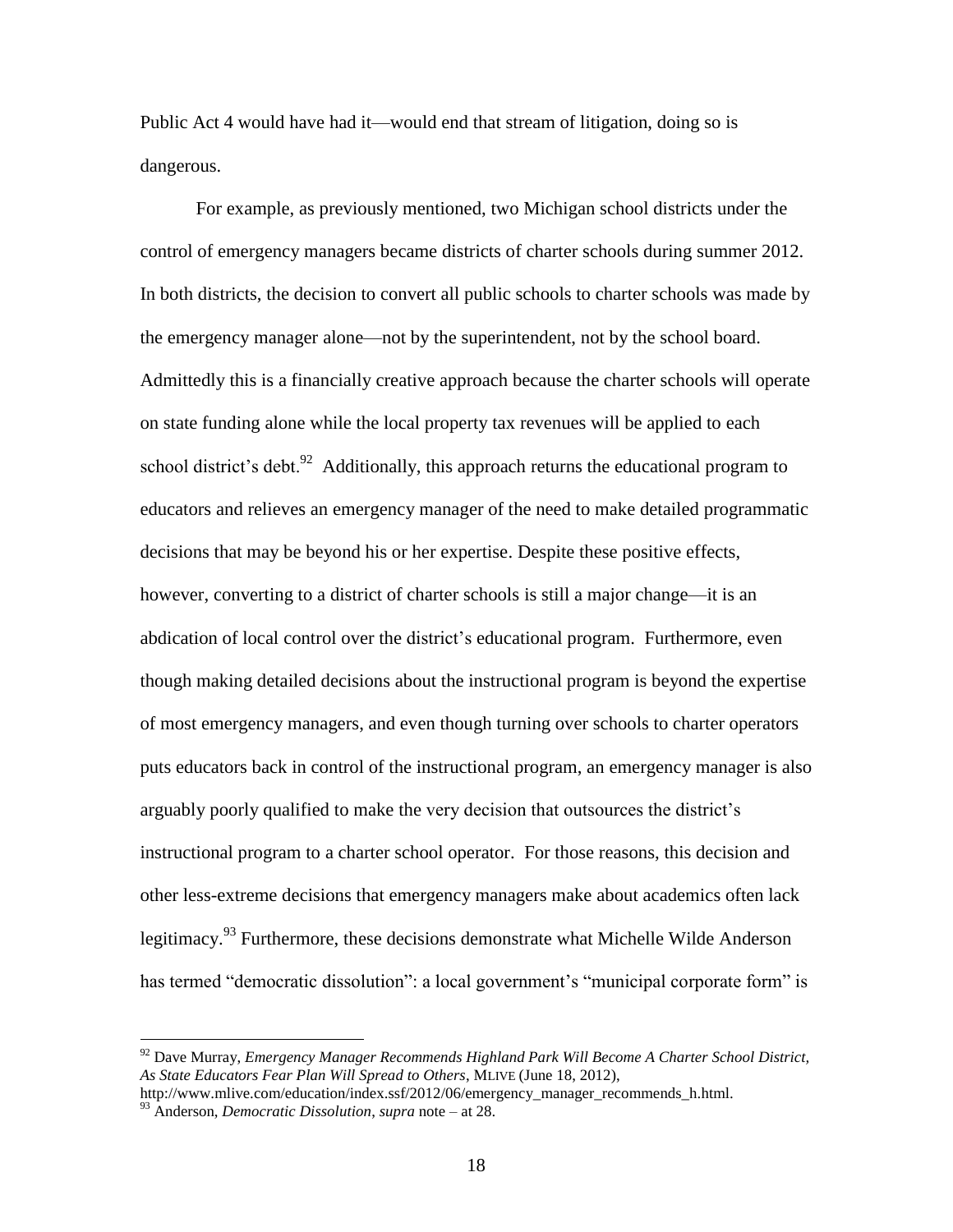preserved, but its self-rule is "functionally dissolve[d]."<sup>94</sup> Public Act 72 did not go so far that it essentially dissolved the local government aspect of public education. Public Act 4 did, and the consequences of this remain visible in Highland Park and Muskegon Heights.

C. The Students in the School Districts in Fiscal Crisis

In Michigan, and quite likely in other states, school districts subject to state takeover are not a random sample of all of the districts across the state. As Anderson has highlighted, the general municipalities under emergency managers' authority in Michigan are disproportionately full of African-American citizens.<sup>95</sup> The Michigan school districts under emergency managers' control share this disparate impact, which may be particularly troubling given our nation's history of disenfranchising African-Americans.<sup>96</sup> Included on the next page, Table 1 provides the most recent demographics for the three now-taken-over districts and for all Michigan public schools.

<sup>94</sup> Anderson, *Democratic Dissolution, supra* note – at 13.

<sup>95</sup> Anderson, *Democratic Dissolution*, *supra* note – at 13.

<sup>96</sup> Voting Rights Act, 42 U.S.C. §§ 1973–1973aa (1965); *see also* South Carolina v. Katzenbach, 383 U.S. 301, 308  $\&$  327 (1966) (describing the history of disenfranchisement that led up to the Voting Rights Act); Northwest Austin Mun. Utility Dist. No. One v. Holder, 557 U.S. 193, 198 (2009) (describing voting rights disparities since 1965).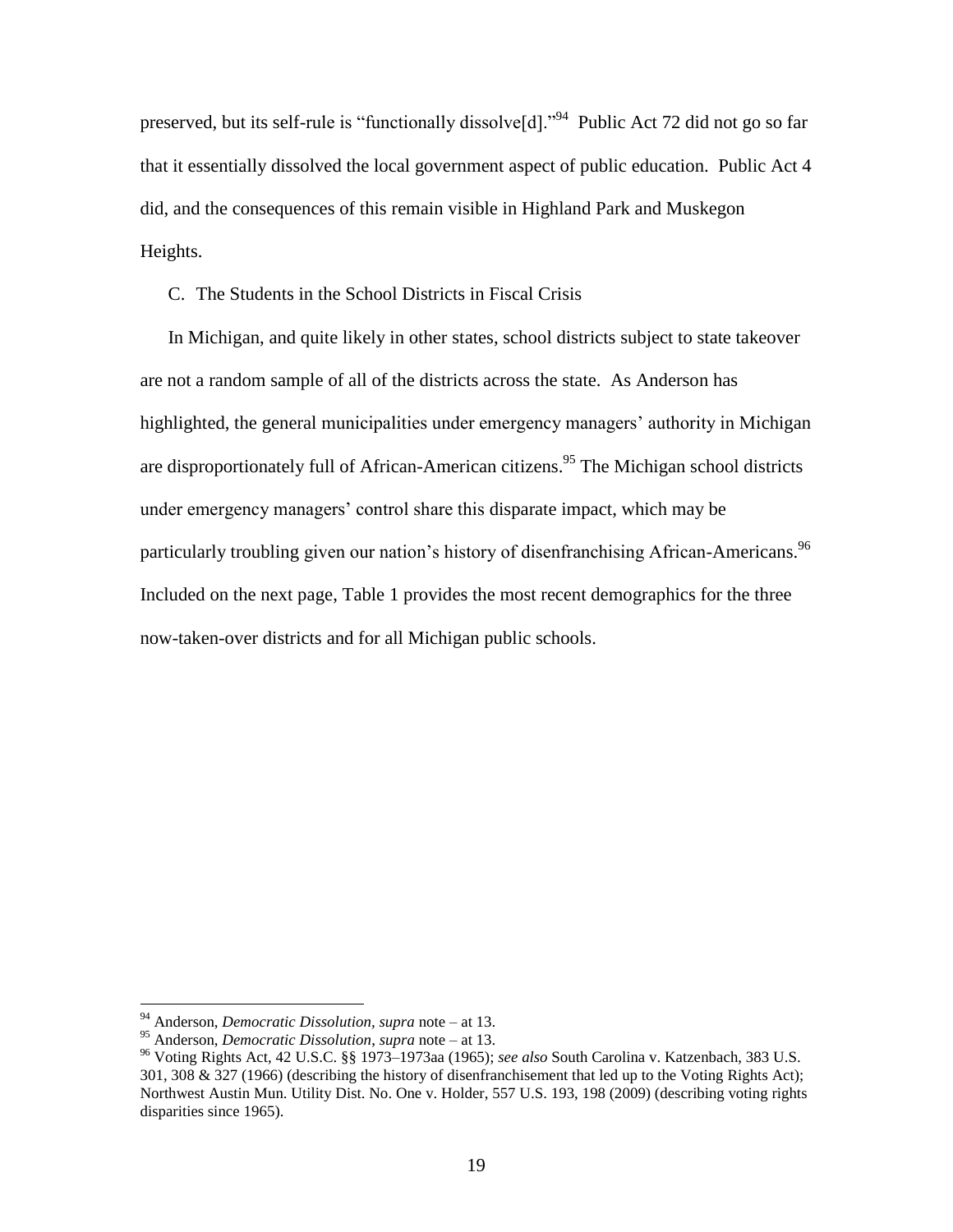| Table 1. 2010-2011 Racial/Ethnic Composition of Michigan School Districts Under |
|---------------------------------------------------------------------------------|
| Emergency Managers' Authority in 2012.*                                         |

|                    | Detroit        | Highland        | Muskegon        | Michigan-   | % of        |
|--------------------|----------------|-----------------|-----------------|-------------|-------------|
|                    | Public         | Park School     | Heights         | all public  | 2009-10     |
|                    | <b>Schools</b> | <b>District</b> | School          | schools     | statewide   |
|                    |                |                 | <b>District</b> |             | students    |
|                    |                |                 |                 |             | in 2012     |
|                    |                |                 |                 |             | <b>EFM</b>  |
|                    |                |                 |                 |             | districts   |
| American Indian/   | $<$ 1% (242)   | $\overline{0}$  | $<1\%$ (4)      | $< 1\%$     | 2% (246)    |
| Alaskan            |                |                 |                 | (14, 423)   |             |
| Asian/Pacific      | 1% (754)       | $\overline{0}$  | $<1\%$ (2)      | 3% (42,419) | 2% (756)    |
| Islander           |                |                 |                 |             |             |
| <b>Black</b>       | 87%            | 100%            | 93% (1,360)     | 19%         | 23%         |
|                    | (64, 732)      | (1,265)         |                 | (293, 517)  | (67, 357)   |
| Hispanic           | 9% (6,616)     | $<1\%$ (1)      | 3% (50)         | 6% (89,911) | 7%          |
|                    |                |                 |                 |             | (6,667)     |
| White              | 3% (1,917)     | $<1\%$ (3)      | 3% (45)         | 70%         | $< 1\%$     |
|                    |                |                 |                 | (1,084,441) | (1,965)     |
| Two or more        | $<$ 1% (15)    | $\mathbf 0$     | $<1\%$ (5)      | 2% (29,013) | $<$ 1% (20) |
| races              |                |                 |                 |             |             |
| Free and           | 80%            | 72% (916)       | 92% (1,343)     | 46%         | 9%          |
| Reduced Lunch      | (59, 457)      |                 |                 | (719, 800)  | (61, 716)   |
| Limited English    | 9% (6,875)     | $\mathbf 0$     | $\overline{0}$  | 4% (56,474) | 1%          |
| Proficient/English |                |                 |                 |             | (6, 875)    |
| Language           |                |                 |                 |             |             |
| Learner            |                |                 |                 |             |             |
| Total enrollment   | 74,261         | 1,269           | 1,461           | 1,552,046   | 5%          |
|                    |                |                 |                 |             | (76, 991)   |

\* Table generated from U.S. Department of Education Common Core of Data. http://nces.ed.gov/ccd/bat/index.asp.

Enrollments in all three districts are falling—and that is part of the problem, that each district receives less total state funding year after year because state funding is allocated primarily on a per capita basis, <sup>97</sup> and districts' debt mounts. When the 2011-2012 school year ended, the Muskegon Heights district had 1,331 students and the Highland Park

<sup>97</sup> Bowman, *Before School Districts Go Broke*, *supra* note – at 902; http://www.michiganinbrief.org/edition07/Chapter5/K12Funding.htm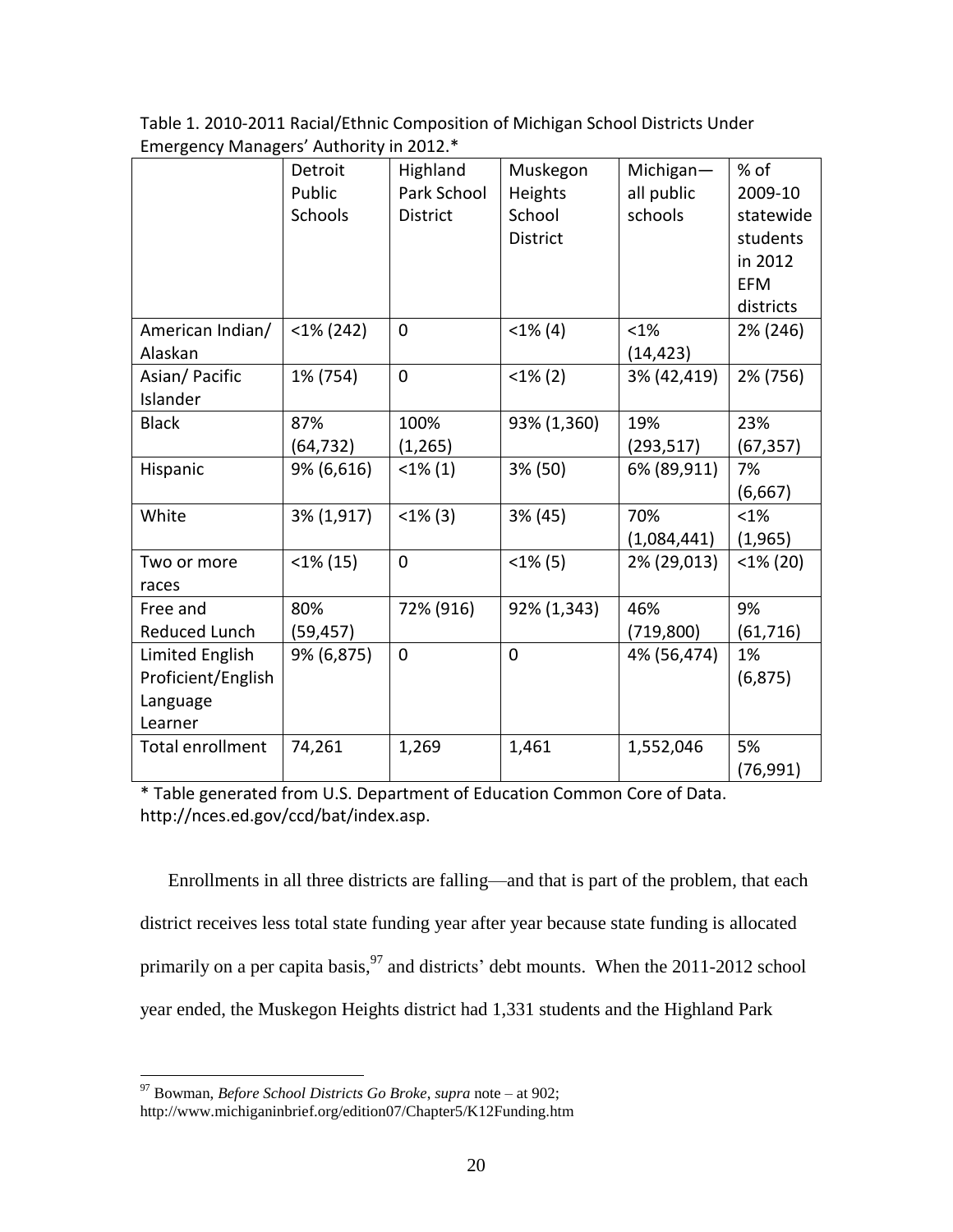district had 969 students.<sup>98</sup> When the 2012-2013 school year began, Detroit Public Schools were projected to have about 52,000 students (not all of the decrease in Detroit was pure attrition—a substantial number of students formerly counted as Detroit Public School students now are in schools turned over to an emergency school district created by the state). $99$ 

Even though the enrollments are falling, it is highly unlikely that these three districts are becoming substantially more diverse. Thus, the 2010-2011 district demographics can be considered a rough approximation of the districts' current racial/ethnic composition. In 2010-2011, students in the three districts now under the authority of emergency financial managers comprised 5% of all Michigan public school students, including 9% of the state's students in poverty, as measured by those who receive a free or reduced lunch, <sup>100</sup> and 23% of the state's African-American students. This data can lead to a variety of conclusions. On one hand, if roughly a quarter of the state's African-American students are in school districts that are in fiscal crisis, it would be unacceptable for the state to ignore those districts. On the other hand, the reality is that Public Act 4 permitted emergency managers so much authority over school districts that one emergency manager alone could turn control of a district's schools over to charter school operators. While that may be a choice that the school board or superintendent would

<sup>98</sup> Dave Murray, *Emergency Manager Recommends Highland Park Will Become A Charter School District, As State Educators Fear Plan Will Spread to Others*, MLIVE (June 18, 2012),

[http://www.mlive.com/education/index.ssf/2012/06/emergency\\_manager\\_recommends\\_h.html;](http://www.mlive.com/education/index.ssf/2012/06/emergency_manager_recommends_h.html) *3 Appointed to Aid Highland Park District's Transition to Charter District*, THE DETROIT FREE PRESS (July 27, 2012), *available at* [http://www.freep.com/article/20120727/NEWS02/120727033/3-appointed-to-aid-](http://www.freep.com/article/20120727/NEWS02/120727033/3-appointed-to-aid-Highland-Park-district-s-transition-to-charter-district)[Highland-Park-district-s-transition-to-charter-district.](http://www.freep.com/article/20120727/NEWS02/120727033/3-appointed-to-aid-Highland-Park-district-s-transition-to-charter-district)

<sup>&</sup>lt;sup>99</sup> Corey Williams, *DPS Interim Superintendent Waiting for PA4 Defeat*, THE DETROIT NEWS (Aug. 26, 2012), *available at* http://www.detroitnews.com/article/20120826/SCHOOLS/208260307; Christina A. Samuels, *K.C. Schools Chief to Run 'Reform' District*, EDUCATION WEEK (Sept. 21, 2011), *available at*  http://www.edweek.org/ew/articles/2011/09/14/03brief-b1.h31.html.

<sup>100</sup> http://www.fns.usda.gov/cnd/governance/notices/iegs/iegs.htm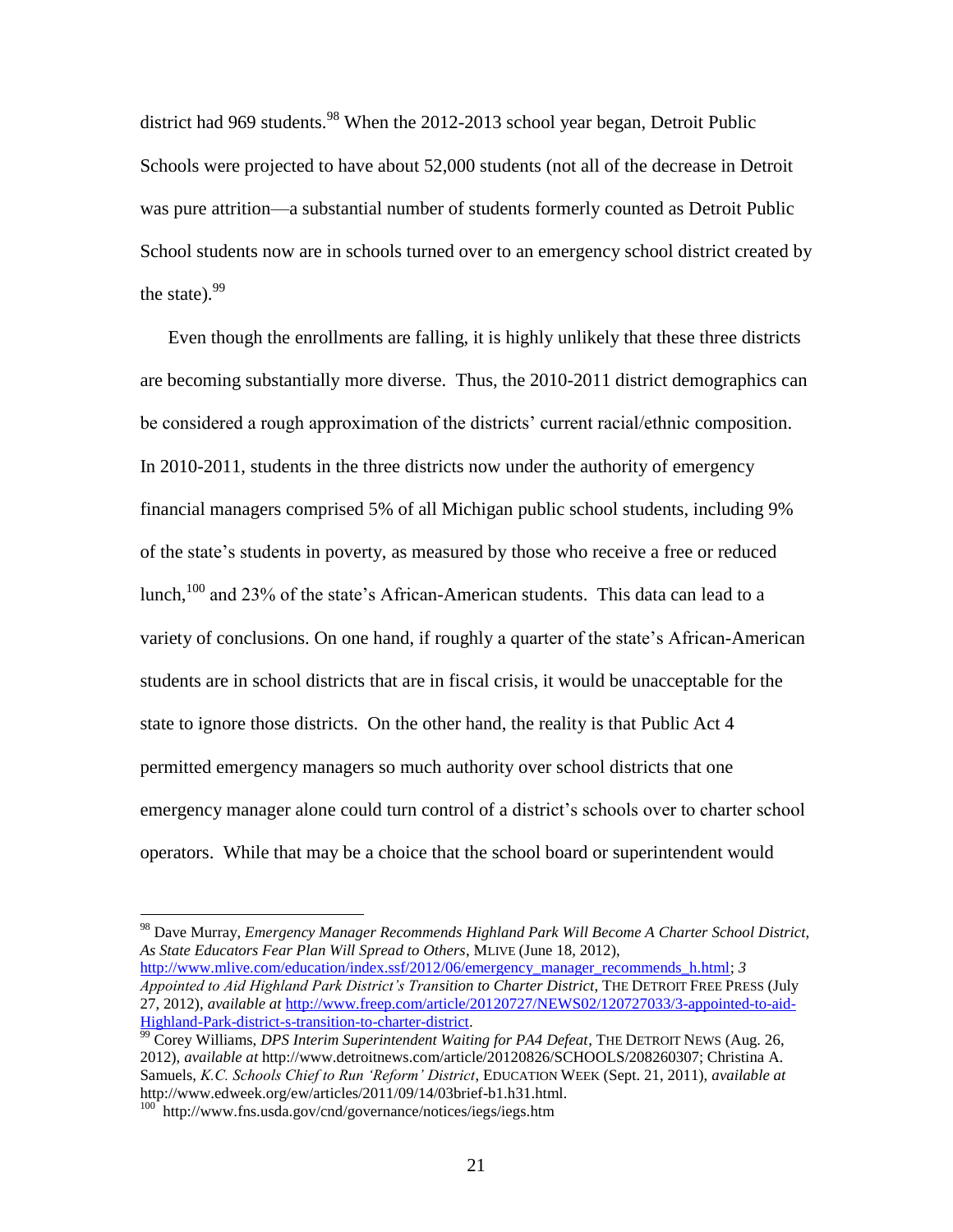make, it should not be a decision forced on students, especially students who are disproportionately African-American and Latino, without any involvement by elected officials or the professional educators they select. Both extremes are incredibly problematic, but they are not the only options. Public Act 72 provided more of a middle ground.

D. The Governor's Appointment Authority

Under Public Act 72, the state superintendent and the state board of education respectively generated and whittled down list of nominees for emergency financial manager of a school district; the governor made the final selection. Under Public Act 4, the governor could appoint the emergency financial manager for a school district without consulting with either the state board or the state superintendent, and without any regard for those officeholders' preferred candidates.<sup>101</sup>

Like other aspects of Public Act 4, this part of Public Act 4 also squeezed out professional educators and those who were elected to make decisions about public education, including the state's chief educational officer. (This time, however, it was state level officials who were excluded from the process of the state takeover rather than local level officials.) Furthermore, Public Act 4 eliminated the requirement that emergency managers were appointed with the advice and consent of the state senate. There was no check on who the governor appointed to serve as a school district's emergency manager, and the procedural loss was significant. Coupling these changes in how emergency managers are selected with the provision that expanded emergency managers' authority to include academic matters illustrates that these four changes working in tandem undermined public education in Michigan.

 $101$  Mich. Comp. Laws §141.1241(2)(t)